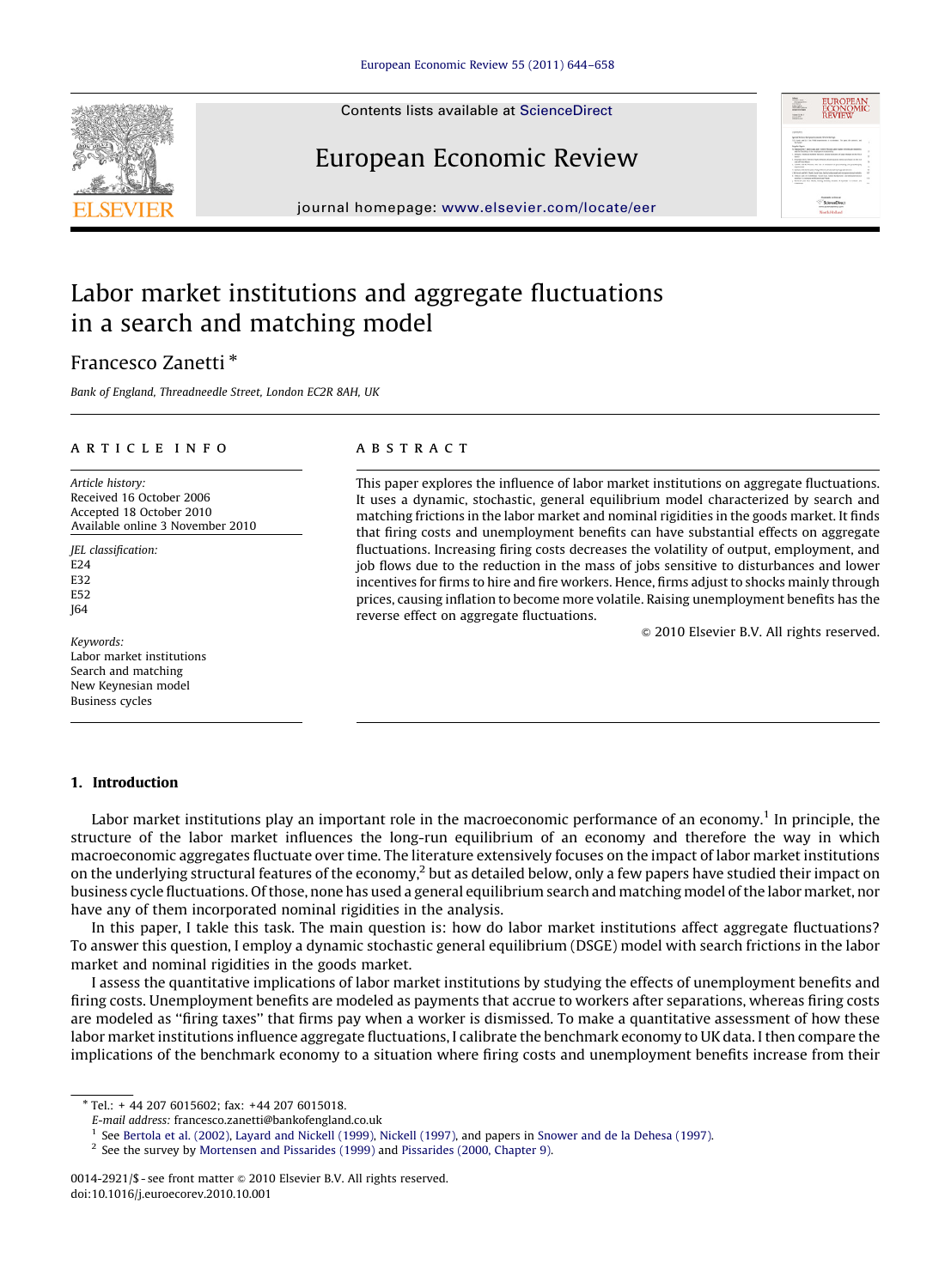benchmark calibration. For each of these changes, I analyze the effects on the steady-state equilibrium and business cycle dynamics.

In this model, the rate of job destruction is sensitive to idiosyncratic shocks affecting the firms. This is consistent with the empirical evidence given by [Davis et al. \(1996\)](#page-14-0). Here, as in [Mortensen and Pissarides \(1994\),](#page-14-0) in some of the cases in which firms face idiosyncratic productivity shocks, production is profitable, but in some others it is not. The firm chooses an equilibrium reservation productivity wherein jobs become profitable and jobs where productivity falls below this threshold are destroyed. As described in [Moscarini \(2005\)](#page-14-0) empirical evidence suggests that the wage distribution has a log-normal distribution. The main consequence of this choice is that, as documented below, because the equilibrium threshold is below the mode of the distribution, depending on how labor market institutions affect the threshold, the number of jobs vulnerable to destruction would either increase or decrease and this would serve either to magnify or suppress the effect of labor market institutions on aggregate fluctuations. Hence, I undertake a robustness analysis exercise to assess how the critical threshold interacts with firing costs and the replacement ratio to produce the results.

The results suggest that an increase in firing costs decreases the volatility of output, unemployment, employment, and flows both in and out of employment, whereas the volatility of inflation, real wages, and the vacancy-unemployment ratio, referred to as labor market tightness, all increase. The presence of firing costs affects the inter-temporal employment decisions of firms, since an increase in current employment exposes firms to firing costs in the future. This induces firms to decrease layoffs and hiring, leading to higher unemployment duration and lower unemployment incidence. The mass of jobs sensitive to deterioration in the economy decreases, and thus, disturbances displace a lower number of workers. Since quantities are more costly to change and disturbances affect a lower number of jobs, firms adjust to shocks through prices, changing them aggressively. Hence, inflation becomes more volatile. An increase in unemployment benefits has the opposite effect.

As mentioned earlier, much of the existing analysis of labor market institutions has tended to focus on their impact on the deterministic equilibrium of the economy, with the business cycle consequences largely ignored. [Millard and Mortensen](#page-14-0) [\(1997\)](#page-14-0) and [Mortensen and Pissarides \(1999\)](#page-14-0) analyze the impact of different labor market institutions on the steady-state of unemployment and output. Similarly, [Chari et al. \(2005\)](#page-14-0) build on the labor matching framework to study the connection between labor institutions and investment in training. [Alvarez and Veracierto \(1999\)](#page-13-0) explore the extent to which labor market policies can explain differences in employment across economies using a Lucas–Prescott equilibrium search model. [Alonso-Borrego et al. \(2005\)](#page-13-0) evaluate specific labor market reforms such as temporary contracts and firing costs in a model with heterogeneous agents and labor search. Finally, [Yashiv \(2004\)](#page-14-0) explores the consequences of macroeconomic policy for labor market outcomes in a partial-equilibrium model. I extend this line of research to a general equilibrium setting with a more comprehensive structure of the labor market, which is capable of analyzing a broader set of dynamics. All these papers limit their analysis to the deterministic equilibrium of the economy and do not consider nominal variables such as inflation. In contrast, this paper computes the full-blown stochastic equilibrium and accounts for nominal variables. [Veracierto \(2008\)](#page-14-0) performs a general equilibrium analysis of the effects of firing taxes on cyclical fluctuations. However, he employs a real business cycle model that does not incorporate labor frictions, nor does it account for either inflation dynamics or nominal disturbances. This paper allows for both these features so as to capture the more detailed dynamics of the labor market in the economy.

This paper is not the first work that combines a New Keynesian setting with search and matching frictions in the labor market. An increasing number of papers, such as those by [Christoffel and Linzert \(2010\)](#page-14-0), [Krause and Lubik \(2007\)](#page-14-0), [Trigari](#page-14-0) [\(2009\)](#page-14-0), and [Walsh \(2005\),](#page-14-0) use the search framework to incorporate labor market frictions into a monetary economy and find that they improve the ability of the standard New Keynesian framework to replicate the observed dynamics of unemployment and inflation. This paper uses a similar setting, but unlike any of these papers, incorporates labor market institutions and investigates their effect on aggregate fluctuations and in particular, on inflation. Hence, the contribution of this paper is twofold. First, it extends the standard search and matching framework by analyzing the effect of labor market institutions on aggregate fluctuations using a full-blown general equilibrium setting. Second, using a New Keynesian setting enriched with search and matching frictions, it explicitly focuses on labor market institutions and their influence on inflation.

The remainder of the paper is organized as follows: Section 2 sets up the model; Section 3 defines the equilibrium and presents the solution method; Section 4 describes the baseline calibration; Section 5 discusses the findings and performs robustness analysis; and finally, Section 6 presents the conclusion.

## 2. The model

The model resembles those used by [Krause and Lubik \(2007\)](#page-14-0) and [Walsh \(2005\)](#page-14-0), which embed the labor market specification of [den Haan et al. \(2000\)](#page-14-0) into a New Keynesian setting.<sup>3</sup> This paper develops this framework by adding two specific labor market institutions: unemployment benefits and firing costs. The set-up describes the behavior of a representative household, a production sector comprised of a representative intermediate goods-producing firm, a continuum of retail firms indexed by  $i \in [0,1]$ , and a central bank.

<sup>&</sup>lt;sup>3</sup> As detailed below, in this paper the labor market specification is closer to that described by [Walsh \(2005\).](#page-14-0)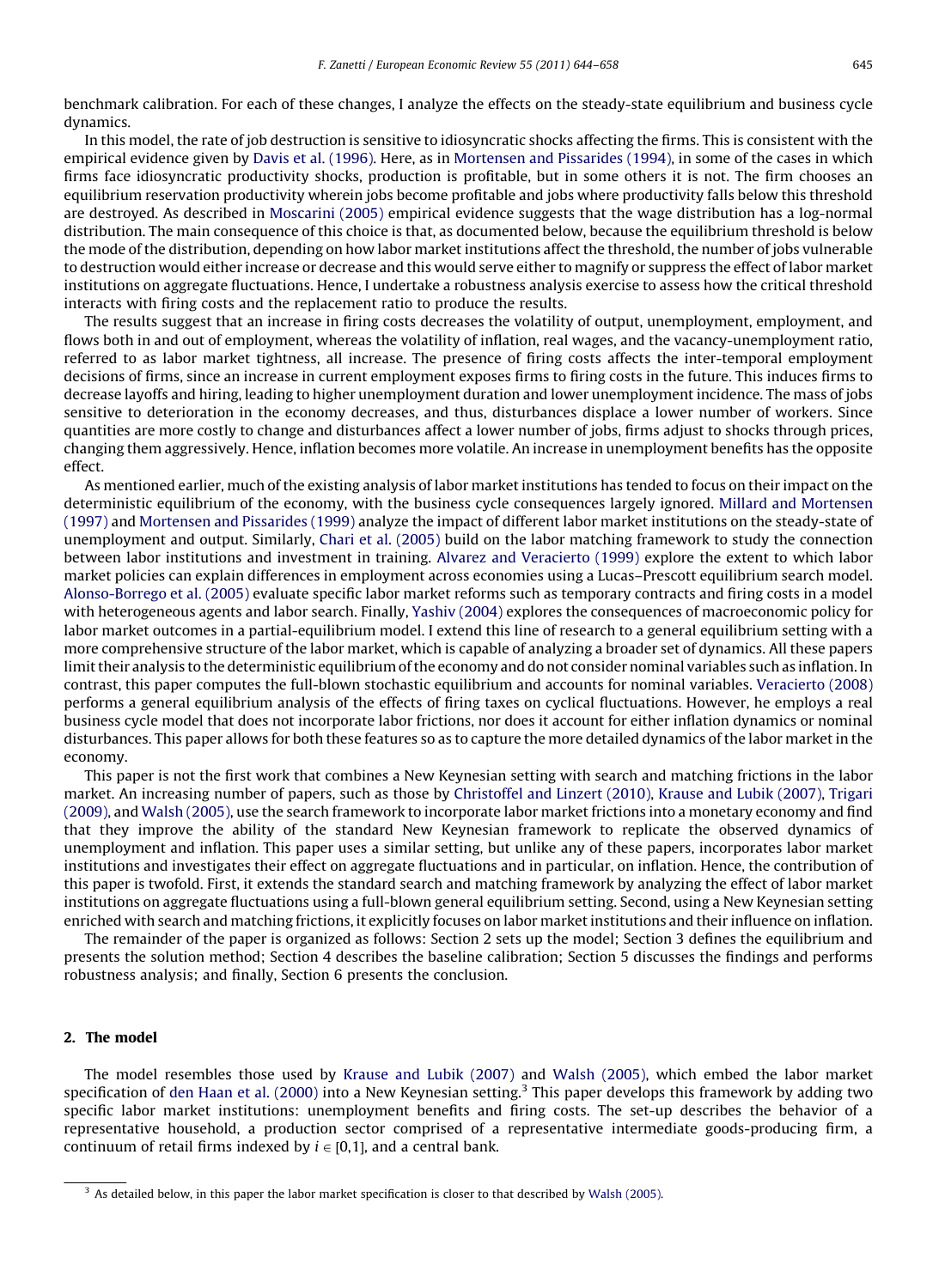During each period  $t=0,1,2,...$ , each representative intermediate goods-producing firm posts a vacancy to recruit a worker, and once the firm and the worker agree on a specific wage contract, the firm produces a distinct, perishable good. During each period  $t=0,1,2,\ldots$ , each retail firm purchases intermediate goods from an intermediate goods-producing firm and transforms each unit of these goods into a unit of retail goods, which it then resells to the households. The advantage of this modeling strategy for the goods market is that staggered price setting can be explicitly modeled in the retail market as in [Calvo \(1983\).](#page-14-0) $^4$ Alternatively, as in [Krause and Lubik \(2007\)](#page-14-0), I could have modeled staggered price setting as in [Rotemberg \(1982\),](#page-14-0) where firms face quadratic costs when changing nominal prices. The advantage of using a staggered price setting as in [Calvo \(1983\)](#page-14-0) is that the parameter that controls the degree of nominal rigidities is linked to the number of periods for which prices remain on average unchanged. In the Rotemberg approach, this parameter captures the general degree of nominal rigidities, and moreover, to make the model more realistic, it is often calibrated to replicate the results given by Calvo, so that the two approaches are observationally identical up to a first-order approximation.

The labor market model is based on that proposed by [den Haan et al. \(2000\),](#page-14-0) which builds upon the standard search and matching framework, with endogenous job destruction as in [Mortensen and Pissarides \(1994\)](#page-14-0). It relies on the assumption that the processes of job search and recruitment are time-consuming and costly for both the intermediate goods-producing firm and the worker. Each firm has a single job that can either be filled, or vacant and searches for a worker. As long as the value of a vacancy is greater than zero, firms post new vacancies. As the number of vacancies increases, the probability that any open vacancy finds a suitable match decreases, thereby reducing the profitability of recruiting workers and, consequently, reducing the value of an open vacancy. In equilibrium, free entry ensures that the present value of a vacancy equals zero.

The number of job matches depends on the matching technology  $m(u_t, v_t)$ , where  $v_t$  is the number of vacancies and  $u_t$  is the number of workers searching for a job. Following [Petrongolo and Pissarides \(2001\),](#page-14-0) the matching technology assumes the form  $m(u_t,v_t)=\chi u_t^\xi v_t^{1-\xi}$  , where  $0<\xi< 1$  , and  $\chi$  is a scale parameter. It is convenient to introduce the variable  $\theta_t=v_t/u_t$  , labor market tightness, such that the probability that a searching firm finds a worker is denoted by  $q(\theta_t)=m(u_t,v_t)/v_t=\chi\theta_t^{-\xi}$  , while the probability that an unemployed worker finds a job is denoted by  $p(\theta_t)=m(u_t,v_t)/u_t=\chi\theta_t^{1-\xi}$ . Utilizing this notation, the mean duration of a vacant job is  $1/q(\theta_t)$  and the mean duration of unemployment is  $1/p(\theta_t)$ . During each period,  $t=0,1,2,\ldots$ the flow into unemployment results from an exogenous negative shock with probability  $\rho^x$ , and from shocks to the idiosyncratic productivity of active jobs,  $a_t$ , leading to an endogenous job destruction with probability  $\rho_t^n = F(\tilde{a}_t)$  when the idiosyncratic shock falls below some threshold,  $\tilde{a_t}$ . As described by [Mortensen and Pissarides \(1994\),](#page-14-0) I assume that new matches have an idiosyncratic productivity,  $a_t^N$ , that is always higher than  $\tilde a_t$  such that new matches are always productive and never separate. Total job separations are therefore  $\rho_t = \rho^x + (1-\rho^x)\rho_t^n$ . The idiosyncratic shock has a log-normal distribution with mean  $\mu_{\text{ln}}$  and standard deviation  $\sigma_{\text{ln}}$ . When endogenous separation takes place, the firm incurs a firing cost, T. Given this setting, total employment for the representative intermediate goods-producing firm is  $n_t = (1 - \rho_t)n_{t-1}$  +  $m(u_{t-1},v_{t-1}).$ 

The central bank is modeled with a modified [Taylor \(1993\)](#page-14-0) rule as proposed by [Clarida et al. \(1998\)](#page-14-0): it gradually adjusts the nominal interest rate in response to output and inflation deviations from their steady-state levels.

The next subsections formalize the behavior of each agent.

## 2.1. The representative household

Members of the representative household can either work or be unemployed, so that  $n_t=1-u_t$ , where  $u_t$  is the number of unemployed, and the labor force is normalized to one. During each period  $t=0,1,2,...$ , the representative household maximizes an expected utility function of the form

$$
E\sum_{t=0}^{\infty} \beta^{t} [(C_{t}^{1-\sigma}-1)/(1-\sigma)+\kappa_{m} \ln(M_{t}/P_{t})],
$$
\n(1)

where the variable C<sub>t</sub> is consumption,  $M_t/P_t$  is real money holdings,  $\kappa_m$  is a scaling parameter  $\kappa_m > 0$ , and  $\beta$  is the discount factor  $0 < \beta < 1$ . To avoid distributional issues from heterogeneity, I follow [Merz \(1995\)](#page-14-0) and [Andolfatto \(1996\)](#page-13-0) in assuming that members of the representative household perfectly insure each other against fluctuations in income. The representative household enters period t with bonds  $B_{t-1}$  and money  $M_{t-1}$ . At the beginning of the period, the household receives a lumpsum nominal transfer  $\tau_t$  from the central bank, nominal profits  $D_t$  from the representative intermediate goods-producing firm, and total income  $Y_t$ . Then, the household's bonds mature, providing  $B_{t-1}$  additional units of money. The household uses part of this additional money to purchase  $B_t$  new bonds at nominal cost  $B_t/R_t$ , where  $R_t$  represents the gross nominal interest rate between t and t+1. The household uses its income for consumption,  $C_t$ , carries  $M_t$  units of money, and  $B_t$  bonds into period  $t+1$ , subject to the budget constraint

$$
P_t C_t + B_t / R_t + M_t = B_{t-1} + P_t Y_t + D_t + \tau_t + M_{t-1}
$$
\n(2)

for all t=0,1,2,…. Thus the household chooses {C<sub>t</sub>,B<sub>t</sub>,M<sub>t)</sub> $_{t=0}^\infty$  to maximize its utility subject to the budget constraint (2) for all  $t=0,1,2,...$  Letting  $m_t=M_t/P_t$  denote real money balances,  $\pi_t=P_t/P_{t-1}$  denote the gross inflation rate, and  $\Lambda_t$  denote the

<sup>4</sup> A similar specification is proposed by [Bernanke et al. \(1999\)](#page-13-0).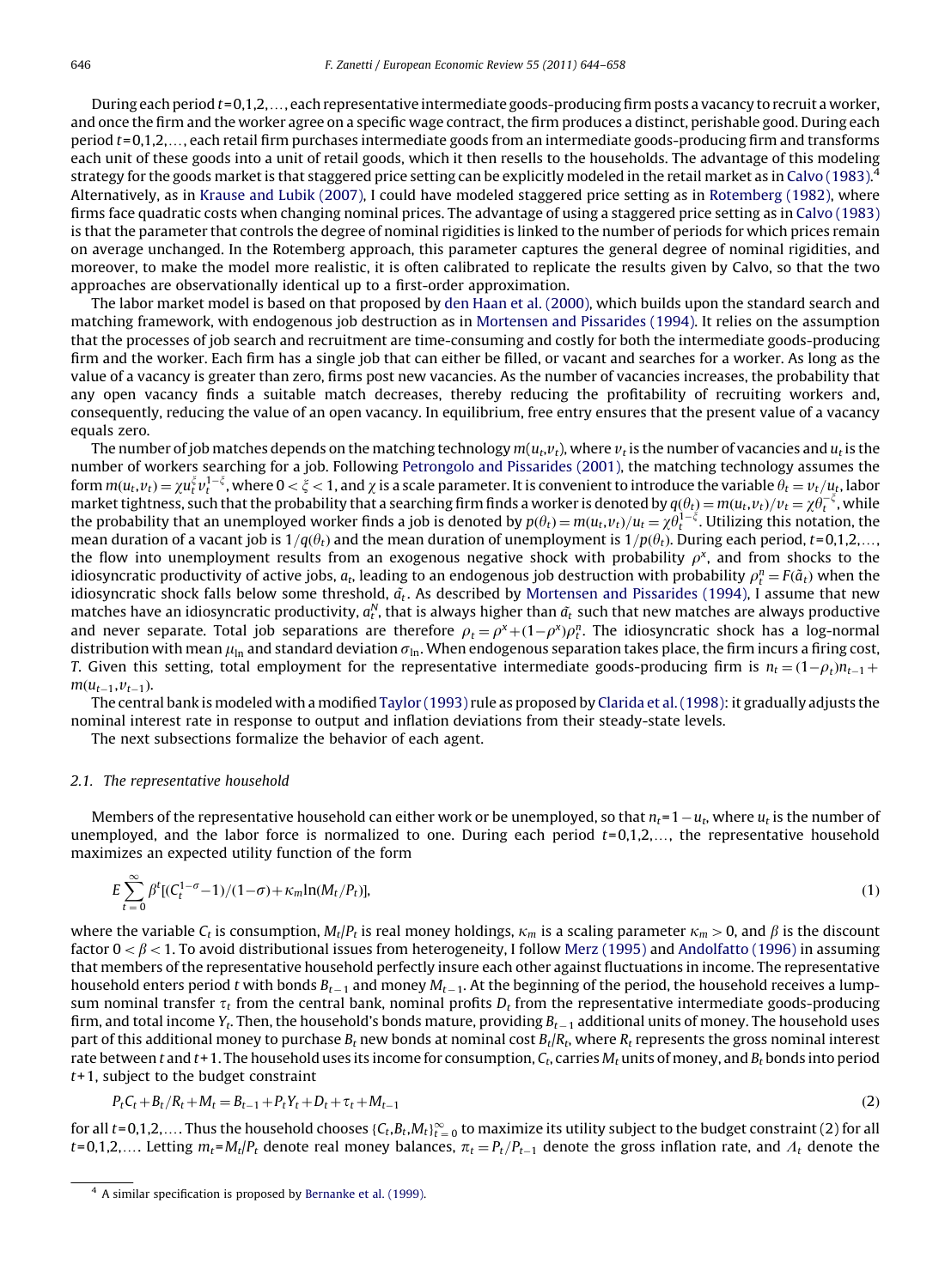non-negative Lagrange multiplier on the budget constraint (2), the first-order conditions for this problem are

$$
C_t^{-\sigma} = A_t,\tag{3}
$$

$$
E_t\beta_{t,t+1} = E_t \pi_{t+1}/R_t, \tag{4}
$$

and

$$
\frac{\kappa_m}{m_t} = A_t - \beta E_t \frac{A_{t+1}}{\pi_{t+1}},\tag{5}
$$

where  $\beta_{t,t+1} = \beta A_{t+1}/A_t$  is the stochastic discount factor. Eqs. (3)–(5) are standard Euler equations and describe the optimal path for consumption, bonds, and real money holdings, respectively.<sup>5</sup>

Let  $U_t$ , W $_t^N$ , and  $W_t(a_t)$  denote the present-discounted value of the expected income of an unemployed, newly employed, and continuously employed worker, respectively. The unemployed worker enjoys a return b while unemployed and expects to move into employment with probability  $p(\theta_t)$ . Hence, the present-discounted value of unemployment is

$$
U_t = b + E_t \beta_{t,t+1} [p(\theta_t) W_{t+1}^N + (1 - p(\theta_t)) U_{t+1}].
$$
\n(6)

This equation states that the value of unemployment is made up of the yield b and the expected-discounted capital gain from the change of state. As described by [Pissarides \(2000\)](#page-14-0), I assume that  $b = h + \rho_R w$ , where h represents value of leisure or home production, w the average wage at the steady-state, and  $\rho_R$  the replacement ratio for unemployment benefits. I assume that  $0 < \rho_p < 1$ . Note that although the replacement ratio is linked to the average wage at the steady-state, to keep the setting simple, it is time-invariant and is financed through non-distortionary taxes. If taxes were distortionary, this would alter the agents' optimal employment decisions and introduce an additional channel of departure from the standard model. The detailed investigation of this scenario is left open for future research.

The employed worker earns a wage and may lose her job with probability  $\rho_r$ . Due to the presence of firing costs, the wage offered by the firm for new hires,  $w_t^N$ , differs from the one offered to continuing matches,  $w_t(a_t)$ . Hence, the presentdiscounted values of a new match,  $W_t^{\mathsf{N}}$ , and of a continuing job,  $W_t(a_t)$ , are not necessarily the same, thus

$$
W_t^N = w_t^N + E_t \beta_{t,t+1} \left[ (1 - \rho^x) \int_{\tilde{a}_{t+1}}^{\infty} W_{t+1}(a_{t+1}) dF(a_{t+1}) + \rho_{t+1} U_{t+1} \right],
$$
\n(7)

and

$$
W_t(a_t) = w_t(a_t) + E_t \beta_{t,t+1} \left[ (1 - \rho^x) \int_{\tilde{a}_{t+1}}^{\infty} W_{t+1}(a_{t+1}) dF(a_{t+1}) + \rho_{t+1} U_{t+1} \right].
$$
\n(8)

Eqs. (7) and (8) state that the value of a job for a worker is given by the wage and the expected-discounted net gain from continuing to work.

#### 2.2. The goods market

As described above, the production sector comprises a representative intermediate goods-producing firm and a continuum of retail firms indexed by  $i\in [0,1]$ , characterized by staggered price setting as described by [Calvo \(1983\)](#page-14-0).

#### 2.2.1. The representative intermediate goods-producing firm

During each period  $t=0,1,2,...$ , each intermediate goods-producing firm posts a vacancy at a cost c to recruit a new worker and faces an idiosyncratic job-specific shock,  $a_t$ , with a common productivity disturbance,  $A_t$ , on established jobs. Following the standard assumption in the literature, as described by [den Haan et al. \(2000\),](#page-14-0) I assume that idiosyncratic productivity, a, is log-normal and i.i.d., with c.d.f. F( $\cdot$ ). If the idiosyncratic shock is below some threshold,  $\tilde{a_t}$ , the match becomes unprofitable and vanishes. If the match continues, production occurs with an output of  $y_t = A_t a_t$ . The productivity shock follows the autoregressive process  $ln(A_t) = \rho_A ln(A_{t-1}) + \zeta_{At}$ , with  $0 < \rho_A < 1$ , where the zero-mean, serially uncorrelated innovation  $\zeta_{At}$  is normally distributed with standard deviation  $\sigma_A$ . Let  $V_t$  denote the present-discounted value of expected profits from a vacant job. Hence, the present value of a vacancy is

$$
V_t = -c + E_t \beta_{t,t+1} [q(\theta_t)J_{t+1}^N + (1 - q(\theta_t))V_{t+1}].
$$
\n(9)

This equation states that a vacant job costs  $c$  and becomes filled with a probability of  $q(\theta_t)$  with a return  $J^N_{t+1}$ , and with a probability of  $1-q(\theta_t)$  with a return  $V_{t+1}$ .

 $5$  Note that in the presence of an interest rate rule, which is assumed below, the money demand equation simply determines the nominal level of money balances. For this reason, it can be safely ignored in the computation of the equilibrium.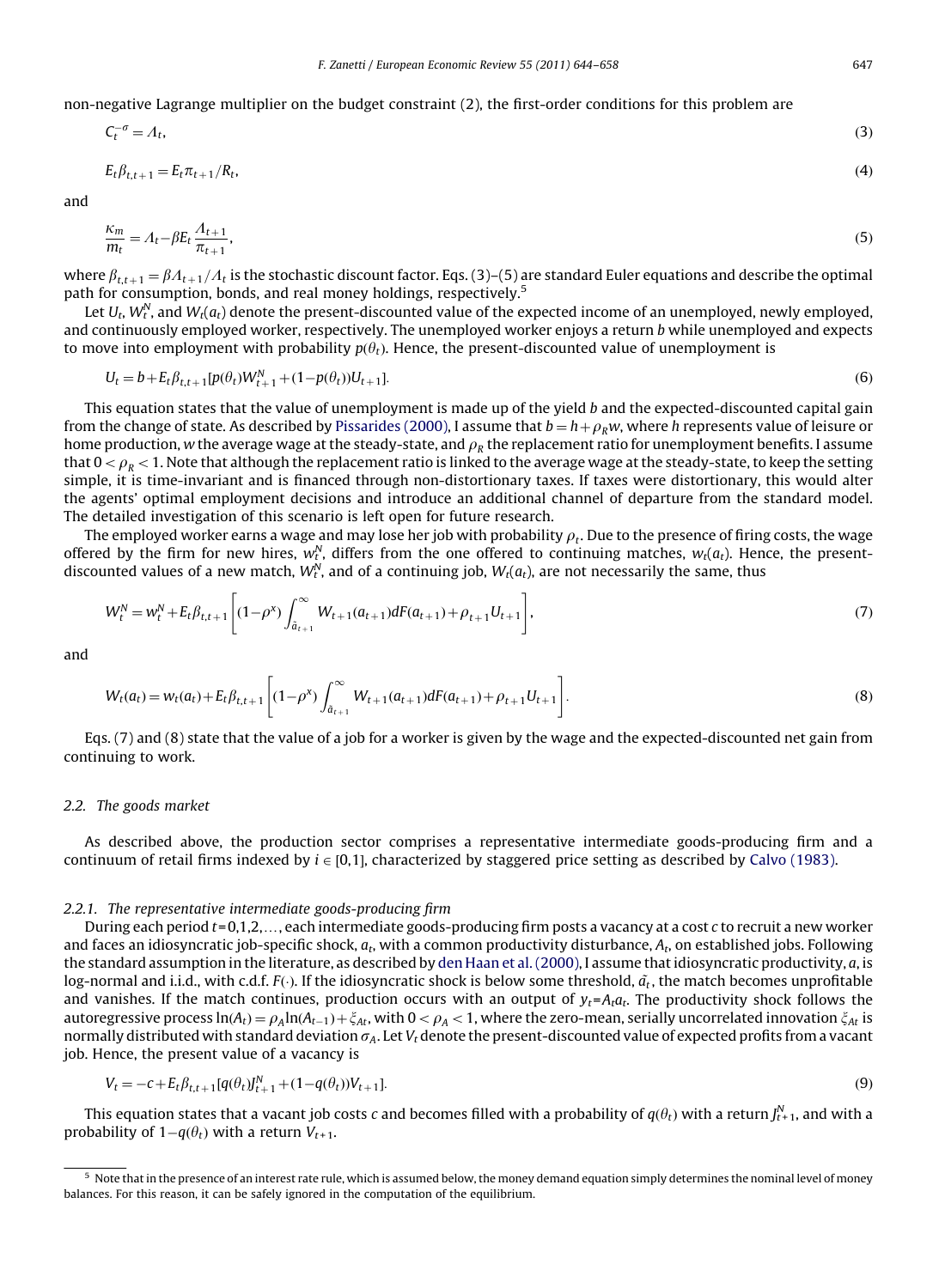Once a worker has been hired, the present-discounted value of a new match to the employer,  $J_t^N$ , is

$$
J_t^N = \varepsilon_t A_t a_t^N - w_t^N + E_t \beta_{t,t+1} (1 - \rho^X) \left[ \int_{\tilde{a}_{t+1}}^{\infty} J_{t+1}(a_{t+1}) dF(a_{t+1}) - F(\tilde{a}_{t+1}) T \right],
$$
\n(10)

where  $\varepsilon_t$  is the ratio between the price charged by the intermediate goods-producing firm for its output and the aggregate price index in the economy. As in [Walsh \(2005\)](#page-14-0),  $\varepsilon_t$  represents the real value of a unit of output, which is equivalent to the real marginal cost for the representative retail firm. Similarly, the present-discounted value of a continuing job to the employer,  $J_t(a_t)$ , is

$$
J_t(a_t) = \varepsilon_t A_t a_t - w_t(a_t) + E_t \beta_{t,t+1} (1 - \rho^x) \left[ \int_{\tilde{a}_{t+1}}^{\infty} J_{t+1}(a_{t+1}) dF(a_{t+1}) - F(\tilde{a}_{t+1}) T \right].
$$
\n(11)

Eqs. (10) and (11) state that the value of a new match yields a net return,  $\varepsilon_t A_t a_t - w_t(a_t)$ , and a present-discounted net value,  $J_{t+1}(a_{t+1})-F(\tilde{a}_{t+1})T$ , if the job is not destroyed.<sup>6</sup>

The real marginal cost expresses the cost of increasing production by one unit, once hiring has taken place. In this model, the expression of marginal cost,  $\varepsilon_t$ , can be derived from Eq. (11) and by imposing that a match is profitable for the firm. Since the outside option for the firm is firing the worker and paying the firing cost, a match is profitable when  $J_{t+1}(\tilde{a}_t) - (-T) =$  $J_{t+1}(\tilde{a}_t) + T = 0$ . By using this condition and solving Eq. (11) explicitly for the real value of a unit of output I obtain:

$$
\varepsilon_t = \frac{1}{A_t \tilde{a}_t} \left\{ w_t(\tilde{a}_t) - T - E_t \beta_{t,t+1} (1 - \rho^x) \left[ \int_{\tilde{a}_{t+1}}^{\infty} J_{t+1}(a_{t+1}) dF(a_{t+1}) - F(\tilde{a}_{t+1}) T \right] \right\}.
$$
 (12)

From Eq. (12), the real marginal cost is equal to the wage minus the cost of firing a worker and the expected future benefit that the job generates, divided by the marginal product of labor. As described by [Krause and Lubik \(2007\),](#page-14-0) in the presence of search and matching frictions in the labor market, the real marginal cost does not depend uniquely on the wage divided by the marginal product of labor, but also on the expected-discounted value of the job, which internalizes the costs of forming a match and firing.

## 2.2.2. Wage setting

The structure of the model guarantees that a realized job match yields some pure economic surplus. The split of this surplus between the worker and the firm is determined by the wage level. As described by [Pissarides \(2000\),](#page-14-0) the wage is set according to the Nash bargaining solution. Note that the standard implicit assumption to this setting is that wages are bargained in every period, so that they are closely linked to current productivity, both at the individual and aggregate levels. This assumption may appear to be incongruous with the assumption that, on average, prices are not allowed to change in each period, as detailed below. It would probably be more realistic to incorporate some degree of wage stickiness in the model, as has been recently advocated by [Gertler and Trigari \(2009\)](#page-14-0). To keep as simple and standard a theoretical framework as possible in this paper, I leave the investigation of this issue open for future research. The worker and the firm split the surplus of their matches with share  $0 < \eta < 1$ . Since the wage is match-specific, depending on the idiosyncratic productivity of the job, the wage bargaining rule for continuing matches and new matches are, respectively,

$$
\eta(J_t(a_t) + T) = (1 - \eta)(W_t(a_t) - U_t),\tag{13}
$$

and

$$
\eta I_t^N(a_t) = (1 - \eta)(W_t^N - U_t). \tag{14}
$$

Since continuing matches are subject to firing costs, the wage bargaining rule for continuing matches, as shown in Eq. (13), internalizes firing costs,  $T$ .<sup>8</sup> On the other hand, firing costs do not appear in Eq. (14) because the idiosyncratic productivity of new jobs is always higher than the threshold by construction. [Mortensen and Pissarides \(2003\)](#page-14-0) use a similar set-up. I make this assumption because it is more realistic, otherwise firms might pay firing costs for workers just employed but whose productivity is below the equilibrium threshold, even before these workers produce any goods. Moreover, since the proportion of new hires is small compared to the incumbent workers, as detailed below, this assumption does not significantly affect the dynamics of the average wage and hence, the overall results. Therefore, using Eqs. (6)–(11), the agreed wage for continuing workers,  $w_t(a_t)$ , and new workers,  $w_t^N$ , are

$$
w_t(a_t) = \eta [ \varepsilon_t A_t a_t + c \theta_t + (1 - \zeta_t) T] + (1 - \eta) b, \tag{15}
$$

and

$$
w_t^N = \eta[\varepsilon_t A_t a_t^N + c\theta_t - \zeta_t T] + (1 - \eta)b,\tag{16}
$$

<sup>&</sup>lt;sup>6</sup> Note that in Eqs. (10) and (11) it is assumed that with probability  $\rho_{t+1}$  the match is discontinued and its present-discounted value is zero. <sup>7</sup> See [Mortensen and Pissarides \(2003\)](#page-14-0).

<sup>&</sup>lt;sup>8</sup> Note that, as described by [Mortensen and Pissarides \(1999, 2003\),](#page-14-0) the term  $J_f(a_t) + T$  represents the firm's threat point. Firing costs, T, appear because if the job is destroyed the firm must pay them.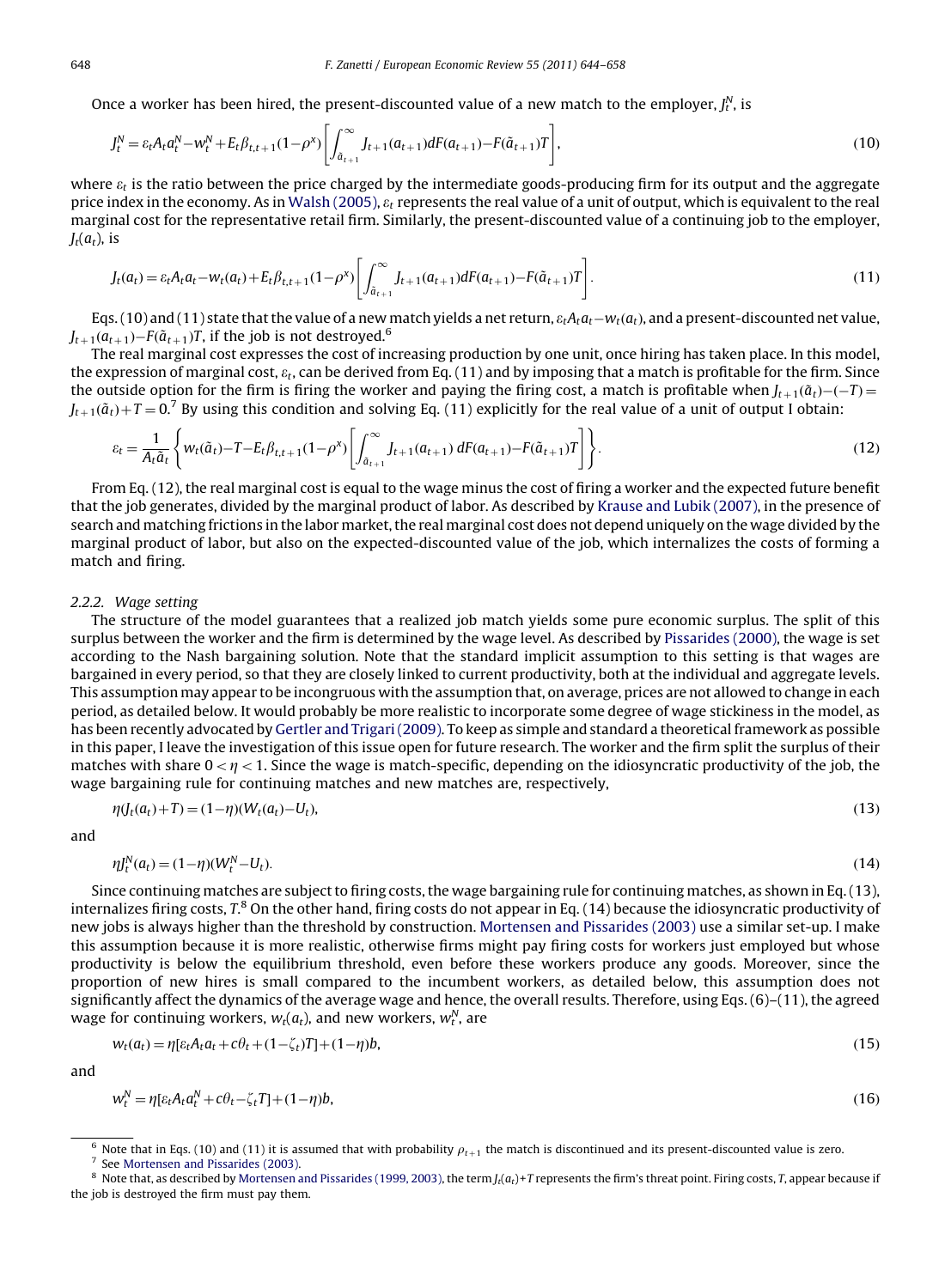where  $\zeta_t = E_t \beta_{t,t+1} (1-\rho^x)$ . Eqs. (15) and (16) state that workers receive a wage made up of two parts.<sup>9</sup> First, for a fraction  $\eta$ , from the revenue product generated,  $\varepsilon_t A_t a_t$ , plus a reward for the savings on hiring costs,  $c\theta_t$ , minus a charge for the future expected firing costs in both cases,  $\zeta_t T$ , and plus a compensation for the savings on firing costs, T, in the case of continuing workers. Second, for a fraction  $1-\eta$ , from the real return of unemployment, b. Note that here firing costs, T, do not appear in the wage for newly hired workers because their idiosyncratic productivity is always above the equilibrium productivity threshold, such that new workers are never fired in the same period in which they are first employed. Therefore, firms never pay firing costs for these employees for the period in which they are employed. Nonetheless, since newly hired workers may be fired in the future, the wage for newly hired workers internalizes future expected firing costs,  $\zeta_t$ . Furthermore, firing costs are assumed to be a sunk cost and do not transfer to the worker. This assumption is important because, as pointed out by [Lazear \(1990\),](#page-14-0) [Mortensen and Pissarides \(1999\)](#page-14-0), and [Ljungqvist \(2002\),](#page-14-0) any mandated severance transfer can be offset by an efficient labor contract, and hence there would be no real effects. Thus, to study the effect of firing costs, I need to model them as a sunk cost. A similar assumption is undertaken by [Thomas \(2006\)](#page-14-0), where firing costs do not appear in the new hire's bargaining rule and whose findings closely accord with those described here.

## 2.2.3. The retail sector

There is a continuum of monopolistically competitive retailers indexed by  $i \in [0,1]$ . Retailers buy goods from the intermediate goods-producing firms, transform each unit of these goods into a unit of retail goods and resell them to households. During each period  $t=0,1,2,...$ , each retailer sells Y<sub>t</sub>(i) units of the intermediate good at the nominal price  $P_t(i)$ . Final output  $Y_t$  is composed of individual retail goods according to the constant-returns-to-scale technology described by

$$
Y_t = \int_0^1 \left[ Y_t(i)^{(\gamma - 1)/\gamma} di \right]^{\gamma/(\gamma - 1)},\tag{17}
$$

where  $\gamma$  is the elasticity of demand for each intermediate good. Consequently, the demand curve that each retailer *i* faces is

$$
Y_t(i) = [P_t(i)/P_t]^{-\gamma} Y_t,
$$

where  $P_t$  is the aggregate price index

$$
P_t = \left[ \int_0^1 P_t(i)^{1-\gamma} \, di \right]^{1/(1-\gamma)} \tag{18}
$$

for all  $t = 0, 1, 2, \ldots$  Each retail firm sets prices as described by [Calvo \(1983\)](#page-14-0). During each period  $t = 0, 1, 2, \ldots$ , a fraction  $(1 - v)$  of retail firms sets a new price, while the remaining fraction, v, charges the previous period's price times steady-state inflation. The probability of a price change is constant over time and independent of the firm's price history. Hence, firm *i* that sets a new price  $P_t(i)$  in time t maximizes

$$
E_t\sum_{j=0}^{\infty}(\beta v)^j\beta_{t,t+j}\{[P_t(i)/P_t]^{-\gamma}Y_{t+j}[P_t(i)/P_{t+j}-\varepsilon_{t+j}]\},\,
$$

where  $\beta_{t,t+i}$  is the rate at which the firm discounts its earnings at time t+j, and  $\varepsilon_t$  is the real marginal cost. First-order conditions for this problem are

$$
P_t(i) = \frac{\gamma \sum_{j=0}^{\infty} (\nu \beta)^j E_t(A_{t+j} P_{t+j}^{\gamma} Y_{t+j} \varepsilon_{t+j})}{(\gamma - 1) \sum_{j=0}^{\infty} (\nu \beta \pi)^j E_t(A_{t+j} P_{t+j}^{\gamma - 1} Y_{t+j})}.
$$
(19)

### 2.3. The central bank

The central bank conducts monetary policy using the modified [Taylor \(1993\)](#page-14-0) rule

$$
\ln(R_t/R) = \rho_r \ln(R_{t-1}/R) + \rho_y \ln(Y_t/Y) + \rho_\pi \ln(\pi_t/\pi) + \xi_{rt},
$$
\n(20)

where R, Y, and  $\pi$  are the steady-state values of the gross nominal interest rate, output, and gross inflation rate, respectively. According to Eq. (20), the central bank gradually adjusts the nominal interest rate in response to movements in output and inflation. The zero-mean serially uncorrelated policy shock,  $\xi_{rt}$ , is normally distributed with a standard deviation  $\sigma_r^2$ . As pointed out by [Clarida et al. \(1998\)](#page-14-0) and [Nelson \(2003\)](#page-14-0), this modeling strategy for the central bank is broadly consistent with the actual monetary policy for the United Kingdom since the early 90's.

## 3. Symmetric equilibrium

In a symmetric dynamic equilibrium, all retail firms make identical decisions, such that  $P_t(i)=P_t$  and  $Y_t(i)=Y_t$ . In equilibrium, free entry drives the profit from an open vacancy to zero, such that  $V_t$ =0. This result, combined with Eqs. (9), (10),

 $9$  An appendix with the full derivation of the wage equation and a comparison to the literature is available upon request from the author.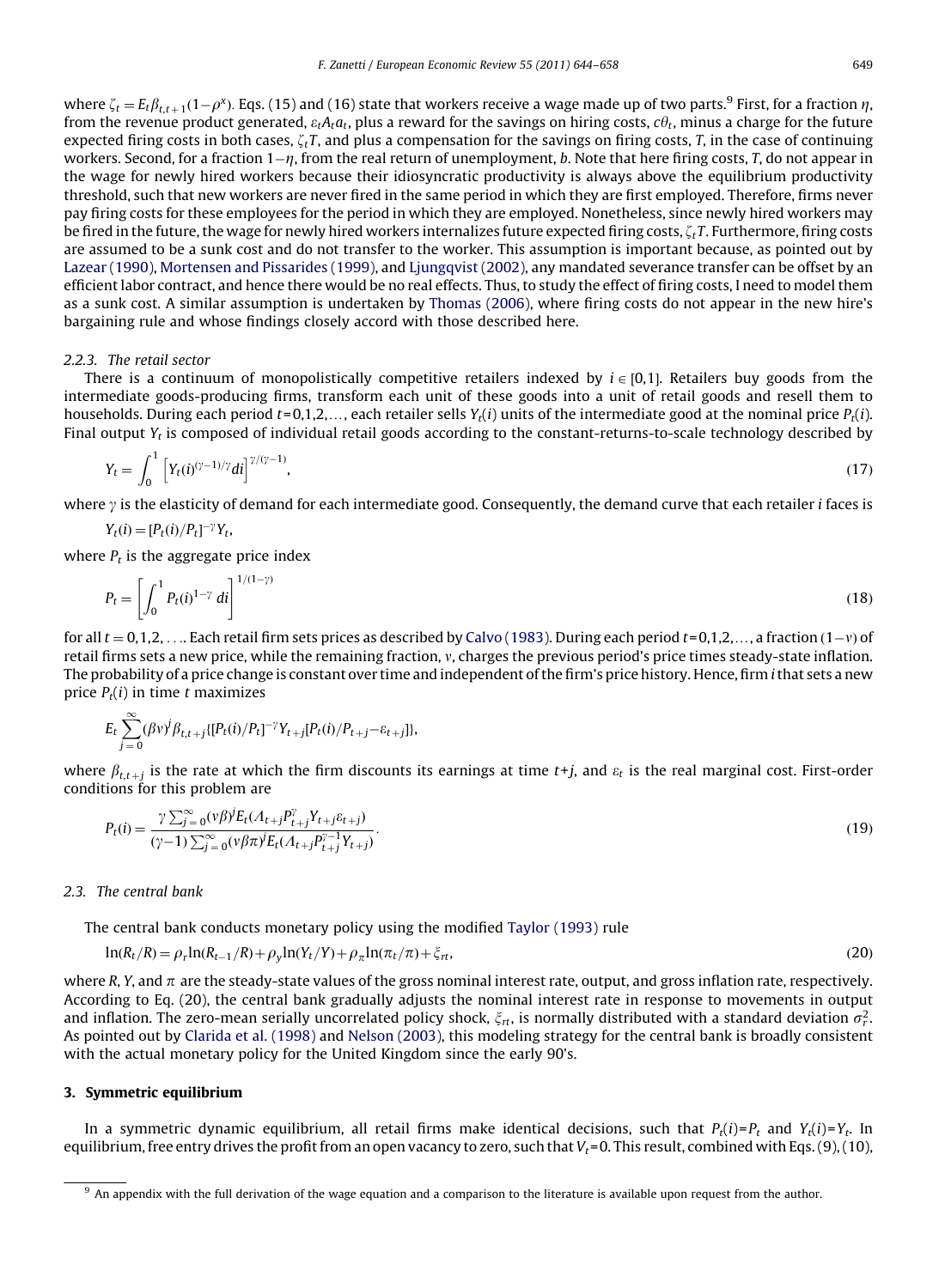and (16), yields the job creation condition

$$
c/q(\theta_t) = (1-\eta)E_t\beta_{t,t+1}[\varepsilon_{t+1}A_{t+1}(a_{t+1}^N - \tilde{a}_{t+1}) - T].
$$
\n(21)

In equilibrium, jobs are destroyed when the surplus that the firm receives from the job,  $J_f(a_t)+T$ , falls below zero. The variable  $\tilde{a}_t$  is the threshold of the idiosyncratic shock below which a job is not profitable, that is,  $J_t(\tilde{a}_t) + T = 0$ . This result, combined with Eqs. (11) and (15), yields the job destruction condition

$$
\varepsilon_t A_t \tilde{a}_t - b - [\eta/(1-\eta)]c\theta_t + (1-\zeta_t)T + E_t \beta_{t,t+1} (1-\rho^x)\varepsilon_{t+1} A_{t+1} \int_{\tilde{a}_{t+1}}^{\infty} (a_{t+1} - \tilde{a}_{t+1}) dF(a_{t+1}) = 0.
$$
\n(22)

In equilibrium, the average wage,  $w_t$ , is a weighted average of Eqs. (15) and (16) with weights  $\omega_t^C=(1-\rho_t)n_{t-1}/n_t$  for continuing workers and  $1-\omega_t^C$  for new matches, such that

$$
w_t = \eta [\varepsilon_t A_t \overline{a}_t + c\theta_t + (\omega_t^C - \zeta_t) T] + (1 - \eta)b,\tag{23}
$$

where  $\overline{a}_t = \omega_t^G H(\tilde{a}_t) + (1-\omega_t^G)a_t^N$  is the average idiosyncratic productivity across jobs and  $H(\tilde{a}_t) = E(a_t|a_t > \tilde{a}_t)$  is the average productivity for continuing jobs.<sup>10</sup> In equilibrium, the aggregate income is  $y_t=n_tA_t\overline{a}_t-cv_t$ ,  $B_t$ = $B_{t+1}$ =0, and  $\tau_t=$   $M_t$ – $M_{t-1}$ .<sup>11</sup> As discussed above, since the proportion of new jobs is small compared to that of incumbent workers, the assumption that new jobs start with productivity higher than the equilibrium threshold does not significantly affect the results of the model. Hence, the overall dynamics of  $\overline{a}_t$  are mainly driven by the idiosyncratic productivity of continuing jobs.

The equilibrium is described by the evolution of employment, total job separation, labor market tightness, the definition of employed workers, Eqs. (3) and (4), the return from employment, the definition of the stochastic discount factor, Eqs. (18)–(23), the specification of the shocks, and the aggregate income. The system is approximated by log-linearizing its equations around the stationary steady-state. In this way, a linear dynamic system describes the path of the endogenous variables' relative deviations from their steady-state value, accounting for the exogenous shocks. The solution to this system is derived using [Klein \(2000\),](#page-14-0) which is a modification of [Blanchard and Khan \(1980\).](#page-14-0)

## 4. Calibration

The benchmark economy is calibrated to reproduce the structural characteristics of the UK economy for the period 1980:Q1–2005:Q3. I calibrate the model on quarterly frequencies and the value for each parameter is reported as follows. I set the discount factor,  $\beta$ , equal to 0.99, and the coefficient of relative risk aversion,  $\sigma$ , equal to 2, as described by [King and Rebelo](#page-14-0) [\(1999\)](#page-14-0).

The steady-state unemployment rate is set to 5.5%. The estimation of the job separation rate ranges from 3%, as estimated by [Bell and Smith \(2002\)](#page-13-0), to 4.5%, as given by [Hobijn and Sahin \(2007\).](#page-14-0)<sup>12</sup> For this reason, I set the steady-state separation rate  $\rho$  = 0.035, which is approximately the middle ground between these different estimates. These two parameters pin down the probability that an unemployed worker finds a job in any given period,  $p = \rho(1-u)/u$ , equal to 0.6. The data do not contain information on the split between endogenous and exogenous separation rates. For this reason, I assume that the total job separation rate is approximately one and a half times the exogenous separation rate, in line with [den Haan et al. \(2000\)](#page-14-0). Since [Bell and Smith \(2002\)](#page-13-0) estimates the employment outflows as a percentage of the working population equal to approximately 3%, I calibrate the exogenous job destruction rate  $\rho^x = 0.2$ . Consequently, the endogenous separation rate can be computed as  $\rho^{n} = (\rho - \rho^{x})/(1 - \rho^{x}) = 0.015$ . The implied reservation productivity threshold is  $\tilde{a} = F^{-1}(\rho^{n}) = 2.16$ . As described above, following [den Haan et al. \(2000\)](#page-14-0), I assume that idiosyncratic productivity,  $a$ , is log-normal and i.i.d., with c.d.f.  $F(.)$ . To closely mimic the estimated wage density distribution for the UK (as reported in [Fig. 3](#page-9-0)b by [Jolivet et al., 2006](#page-14-0)), I calibrate the value for the mean of  $F(\cdot)$ ,  $\mu_{\text{In}}$ , equal to 1.4, and the value of its standard deviation,  $\sigma_{\text{In}}$ , equal to 0.29. I assume that the idiosyncratic productivity for new matches is always in the 95th percentile of  $F(\cdot)$ , so that  $a^N > \tilde{a}$  and new matches never separate.

As described by [Burgess and Turon \(2010\)](#page-14-0), I set the firm matching rate  $q(\theta) = 0.9$ . The match elasticity,  $\xi$ , is calibrated to 0.7, based on the empirical estimates by [Bean \(1994\)](#page-13-0) and in line with the survey by [Petrongolo and Pissarides \(2001\).](#page-14-0)<sup>13</sup> The level parameter of the matching function,  $\chi$ , is calibrated to match the steady-state number of matches,  $\rho(1-u)$ . As it is standard in the literature, I calibrate the worker's share parameter,  $\eta$ , to 0.5, such that the household and the firm have the same bargaining power. The vacancy posting cost, c, and unemployment benefits, b, are inferred from the steady-state job creation and job destruction conditions, respectively. Hence, the parameter for value of leisure, h, is calibrated accordingly to 0.59. This value is broadly consistent with the results in [Mortensen and Pissarides \(1999\)](#page-14-0). Firing costs, T, and the replacement ratio,  $\rho_R$ , amount to 30% of the mean wage. These values are similar to those found in the UK economy as described by [Bean](#page-13-0) [\(1994\)](#page-13-0) and [Nickell \(1997\)](#page-14-0).

I set the parameter  $\gamma$ , which measures the degree of market power of firms in the retail sector, equal to 11. Since the steadystate value of  $\gamma$  determines the mark-up of prices over marginal costs, this value implies a mark-up of 10%, which is in line with that suggested by [Britton et al. \(2000\)](#page-14-0). I set the parameter that governs the frequency of price adjustment,  $v$ , equal to

<sup>&</sup>lt;sup>10</sup> Note that  $H(\tilde{a}_t) = \int_{\tilde{a}_t}^{\infty} af(a)/(1 - F(\tilde{a}_t)) da$ .

 $11$  This condition assures that any seigniorage revenue is rebated to the household.

 $12$  These studies pertain to the UK economy and refer to different time periods.

<sup>&</sup>lt;sup>13</sup> On this parameter, an extensive sensitivity analysis suggests that it does not materially affect the quality of the results.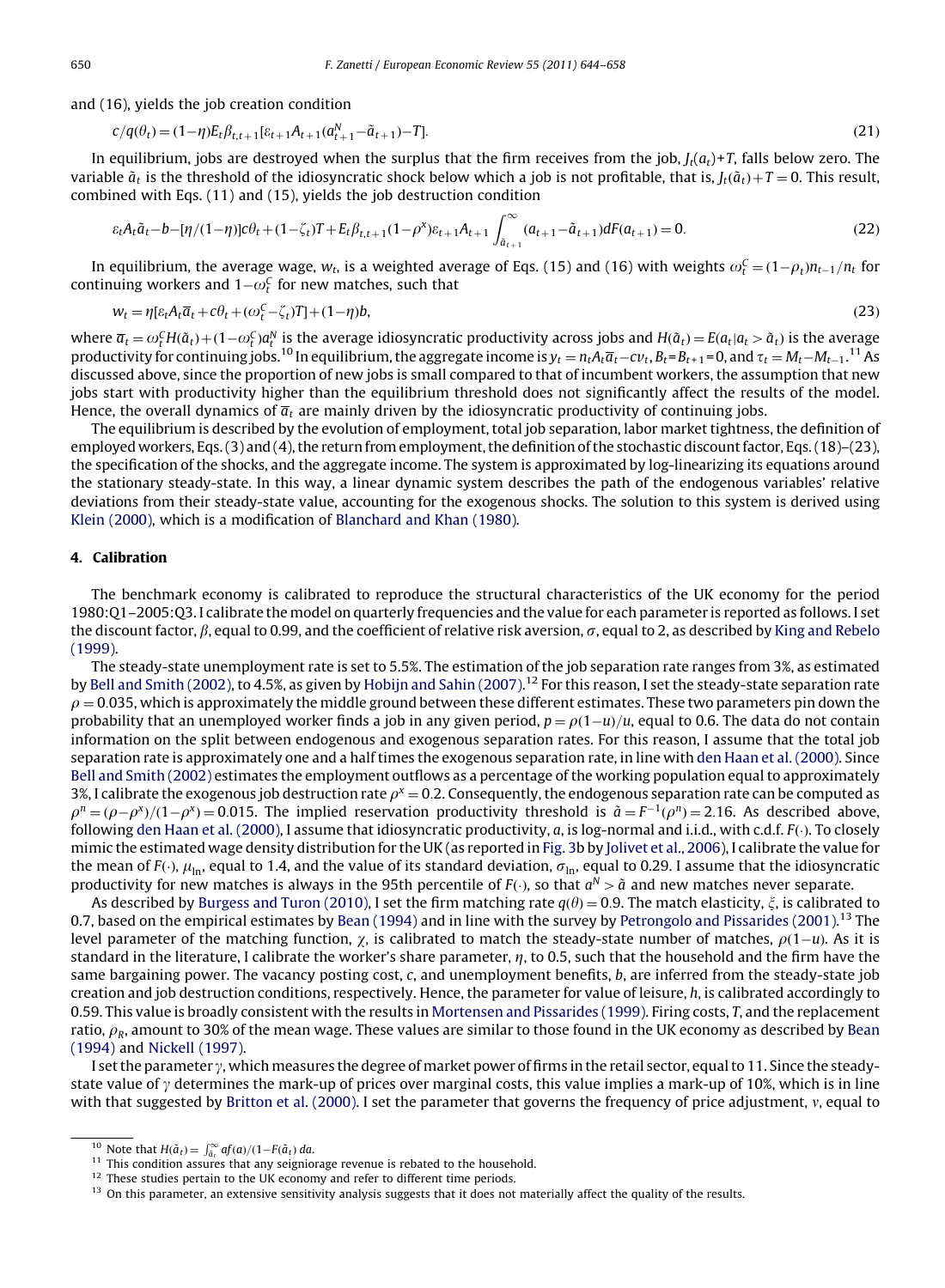0.75, such that the average contract length is four quarters, as described by [Taylor \(1999\).](#page-14-0) Therefore, the elasticity of inflation with respect to marginal costs is  $\kappa = (1-\nu)(1-\nu\beta)/\nu = 0.09$ . As described by [Krause and Lubik \(2007\),](#page-14-0) I set the value for steady-state gross inflation,  $\pi$ , equal to  $1.^{14}$ 

I calibrate the parameters of the monetary policy rule using [Taylor \(1999\)](#page-14-0) and [Nelson \(2003\).](#page-14-0) In particular, the interest rate response to inflation,  $\rho_{\pi}$ , is set equal to 1.5; the interest rate response to output,  $\rho_{\nu}$ , equals 0.5; and the degree of interest rate smoothing,  $\rho_r$ , is set equal to 0.32.

Finally, I calibrate the shock processes. The value of the standard deviation of the policy shock is in line with that given by [Clarida et al. \(1998\),](#page-14-0) who estimate a similar specification for this shock with the generalized method of moments for the UK. Its standard deviation,  $\sigma_r$ , equals 0.0012. In line with most of the literature, I set the serial correlation for the technology shock,  $\rho_A$ , equal to 0.94. Following the common practice in the literature,<sup>15</sup> I calibrate the innovation variance such that the baseline model predictions replicate the standard deviation of output, which is 1.08%. Consequently, the standard deviation of the technology shock,  $\sigma_A$ , equals 0.0045.

## 5. Findings

This section is divided into four parts: first, I describe how the model's steady state is affected by labor market institutions; second, I analyze the model's impulse responses to demand and supply shocks; third, I simulate the model to determine the effects of firing costs and the replacement ratio on business cycle dynamics; and finally, I undertake a robustness analysis exercise.

## 5.1. Steady-state analysis

As described in Section 4, the benchmark calibration enables the steady-state of the model to reproduce the structural features of the UK economy. The second column of [Table 1](#page-8-0) summarizes the numerical values of the benchmark calibration.

The third column of [Table 1](#page-8-0) shows the effects of increasing the replacement ratio by five-percentage points, from 30% to 35%.<sup>16</sup> An increase in the replacement ratio increases the relative value of the unemployment option to workers such that the average wage, specified by Eq. (23), increases from 2.84 to 2.88. The increase in the replacement ratio generates an upward shift in the job destruction relation, as expressed in Eq. (22) and represented in panel A of [Fig. 1.](#page-8-0) Since the job creation condition, as in Eq. (21), is not affected, the equilibrium reservation productivity rises so as to increase the endogenous job separation rate. As the increase in reservation productivity induces a movement up along the job creation schedule from point A to B in the figure, the equilibrium job-finding rate, which is a function of labor market tightness, is adversely affected. Consequently, unemployment duration increases and job flows in and out of employment decline. The unemployment rate is the product of both the flows into unemployment and unemployment duration; hence, the increase in both unambiguously raises the unemployment rate.

The fourth column of [Table 1](#page-8-0) shows the effects of increasing firing costs by five-percentage points, from 30% to 35%. An increase in firing costs has an opposite effect on the job destruction relation compared to an increase in the replacement ratio. From the job creation condition, Eq. (21), other things being equal, an increase in firing costs induces the firm to decrease the threshold that makes a job profitable such that the marginal revenue of the job remains unchanged. Hence, the job creation schedule, as specified in Eq. (21), shifts left. Similarly, from the job destruction condition, Eq. (22), other things being equal, the firm reduces the productivity threshold to counteract the increase in the present-discounted value of the job that firing costs generate, so that the job destruction condition, as in Eq.  $(22)$ , shifts right. The equilibrium goes from point C to D in the figure. Hence, the equilibrium productivity threshold unambiguously declines, and labor market tightness also decreases.<sup>17</sup> Intuitively, an increase in firing costs augments the firm's surplus from the match and thus requires a lower productivity threshold to make the match profitable. The reduction of labor market tightness increases unemployment duration and decreases the probability of finding a job. In the calibration, the second effect dominates causing the unemployment rate to decrease. Overall, these findings show that higher firing costs or unemployment benefits have contradictory effects on the mean levels around which the economy fluctuates.

As a final exercise in this section, the last column of [Table 1](#page-8-0) shows the effects of increasing both the replacement ratio and firing costs by five-percentage points, from 30% to 35%. As a result, the job creation condition shifts left, due to the increase in firing costs. In principle, the job destruction condition could change either way, as these policy actions shift the schedule in opposite directions. Effectively, the job destruction schedule shifts downwards, since the effect from the increase in firing costs dominates that from the increase in the replacement ratio. As a result, equilibrium labor market tightness decreases by around 5% and equilibrium reservation productivity by around 7%. These changes trigger a decrease in the rate of endogenous and total

<sup>&</sup>lt;sup>14</sup> By assuming the discount factor,  $\beta$ , equal to 0.99 and the steady-state gross inflation,  $\pi$ , equal to 1, the steady-state of the annual real interest rate equals 4% per year.

<sup>&</sup>lt;sup>15</sup> See [Krause and Lubik \(2007\)](#page-14-0) and references therein.

 $16$  The choice of a five-percentage-point increase is arbitrary and meant only to demonstrate the workings of the model.

<sup>&</sup>lt;sup>17</sup> In principle, as [Mortensen and Pissarides \(1999\)](#page-14-0) point out, the net effect of a change in firing costs on labor market tightness is ambiguous and it depends on the sensitivity of job creation and job destruction to firing costs. In this model, numerical simulations show that an increase in firing costs decreases labor market tightness since the job creation condition is more sensitive to changes in firing costs than the job destruction condition.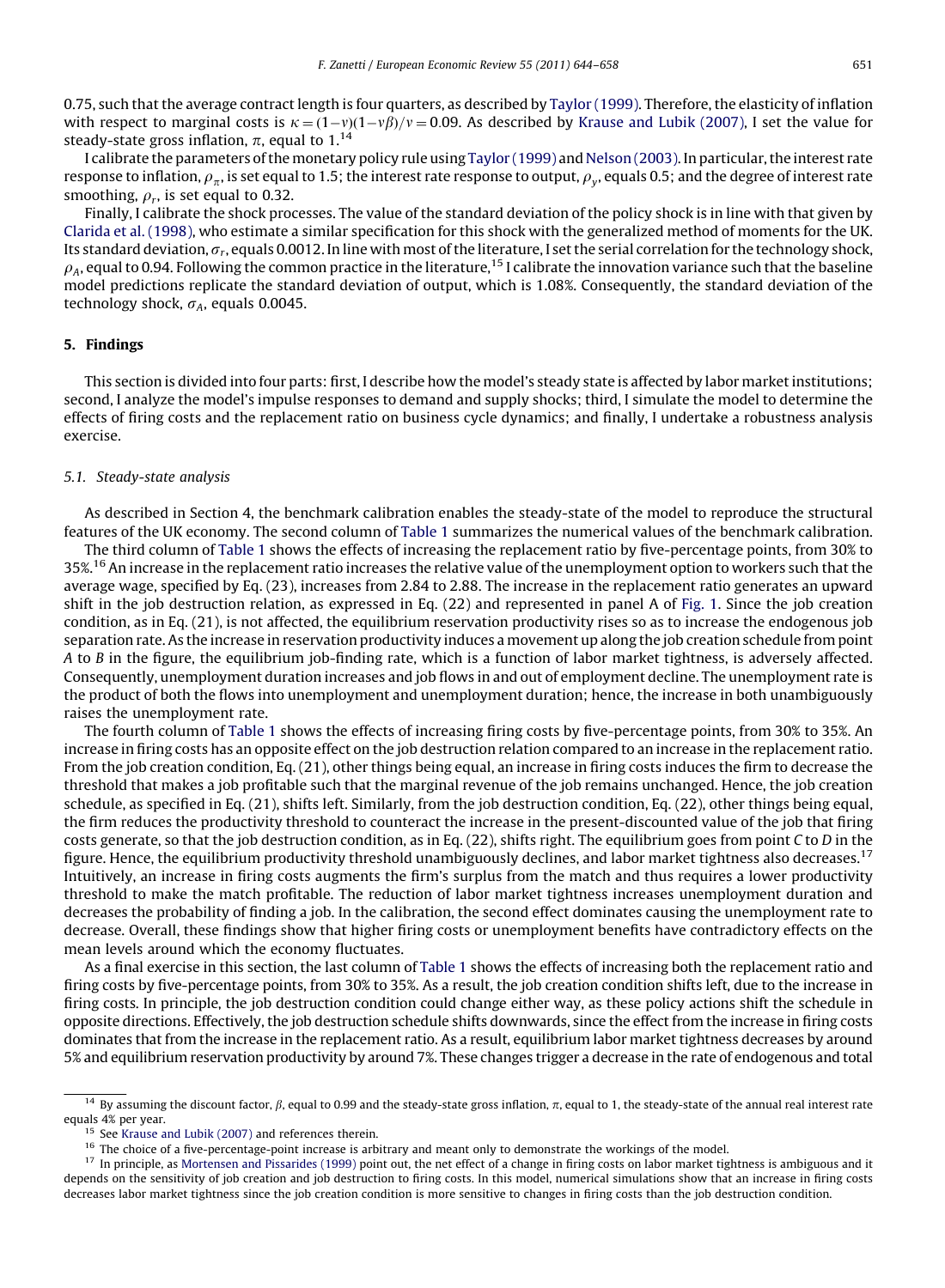<span id="page-8-0"></span>

| Table 1                                      |  |
|----------------------------------------------|--|
| Steady-state values, different calibrations. |  |

| Variable                        | Benchmark<br>economy | Increase in the<br>replacement ratio | Increase in firing<br>costs | Increase in the replacement<br>ratio and firing costs |
|---------------------------------|----------------------|--------------------------------------|-----------------------------|-------------------------------------------------------|
| Output                          | 2.97                 | 2.93                                 | 3.01                        | 3.01                                                  |
| Unemployment rate               | 5.5                  | 7.1                                  | 3.7                         | 4.4                                                   |
| Vacancies                       | 3.7                  | 4.3                                  | 2.9                         | 2.8                                                   |
| Tightness                       | 0.66                 | 0.60                                 | 0.64                        | 0.63                                                  |
| Threshold productivity          | 2.16                 | 2.30                                 | 1.81                        | 2.00                                                  |
| Real wages                      | 2.84                 | 2.88                                 | 2.91                        | 2.89                                                  |
| Endogenous job destruction rate | 1.5                  | 2.5                                  | 0.3                         | 0.7                                                   |
| Total job destruction rate      | 3.5                  | 4.5                                  | 2.2                         | 2.7                                                   |

Notes: Entries in this table are computed using the calibration described in Section 4.



Fig. 1. Steady-state analysis. Notes: Panel A shows the reaction of job creation and destruction conditions to an increase in the replacement ratio. Panel B shows the reaction to an increase in firing costs.

job destruction from 1.5% to 0.7% and from 3.5% to 2.7%, respectively. The unemployment rate decreases from 5.5% to 4.4%, whereas output increases by around 1%. This exercise suggests that for a similar increase in the replacement ratio and firing costs, the latter leads the job destruction condition to shift downwards, which determines the new equilibrium of the economy.

## 5.2. Impulse response analysis

This section discusses the impulse responses to technology and monetary shocks for the benchmark calibration of the model. [Fig. 2](#page-9-0) shows the model's response to a one-percentage point positive technology shock. On impact, inflation declines, and output and employment rise, followed by a pronounced hump-shaped adjustment path. Higher productivity leads to an increase in real wages, while real marginal costs fall and then return to the initial equilibrium. Vacancies increase and unemployment falls, both leading to the rise in labor market tightness, and then gradually returning to equilibrium. The rise in labor market tightness depresses the probability of filling vacancies and this leads to a smooth decline in flows into employment. Flows out of employment fall on impact due to the substantial decrease in the endogenous job destruction rate caused by the fall in reservation productivity.

[Fig. 3](#page-9-0) shows the model's response to a one-percentage point positive nominal interest rate shock. Output, employment, and inflation all fall before returning to their steady-state levels. Employment decreases proportionally more than output since the rise in the critical threshold for the idiosyncratic productivity rate makes some formerly profitable firm-worker matches now unprofitable. Real wages and marginal costs fall on impact and then quickly return to their steady-state levels. Labor market tightness increases due to a higher increase in vacancies than in unemployment. This effect results from a large increase in separations, which is reflected in the behavior of the job destruction rate. In fact, firms tend to reduce employment by dismissing more jobs, even more productive ones, rather than reducing the rate at which jobs are created. In general, the effect of a nominal interest rate shock dies out more quickly than that of a productivity shock. This effect results because the disturbance is serially uncorrelated and the smoothing parameter,  $\rho_r$ , in the modified Taylor rule is small.

## 5.3. Business cycle dynamics

This section analyzes the effects of changes in firing costs and the replacement ratio on business cycle dynamics. First, I discuss the empirical plausibility of business cycles generated by the benchmark calibration of the model. Then, I evaluate the effects of an increase in firing costs and in the replacement ratio on business cycle dynamics.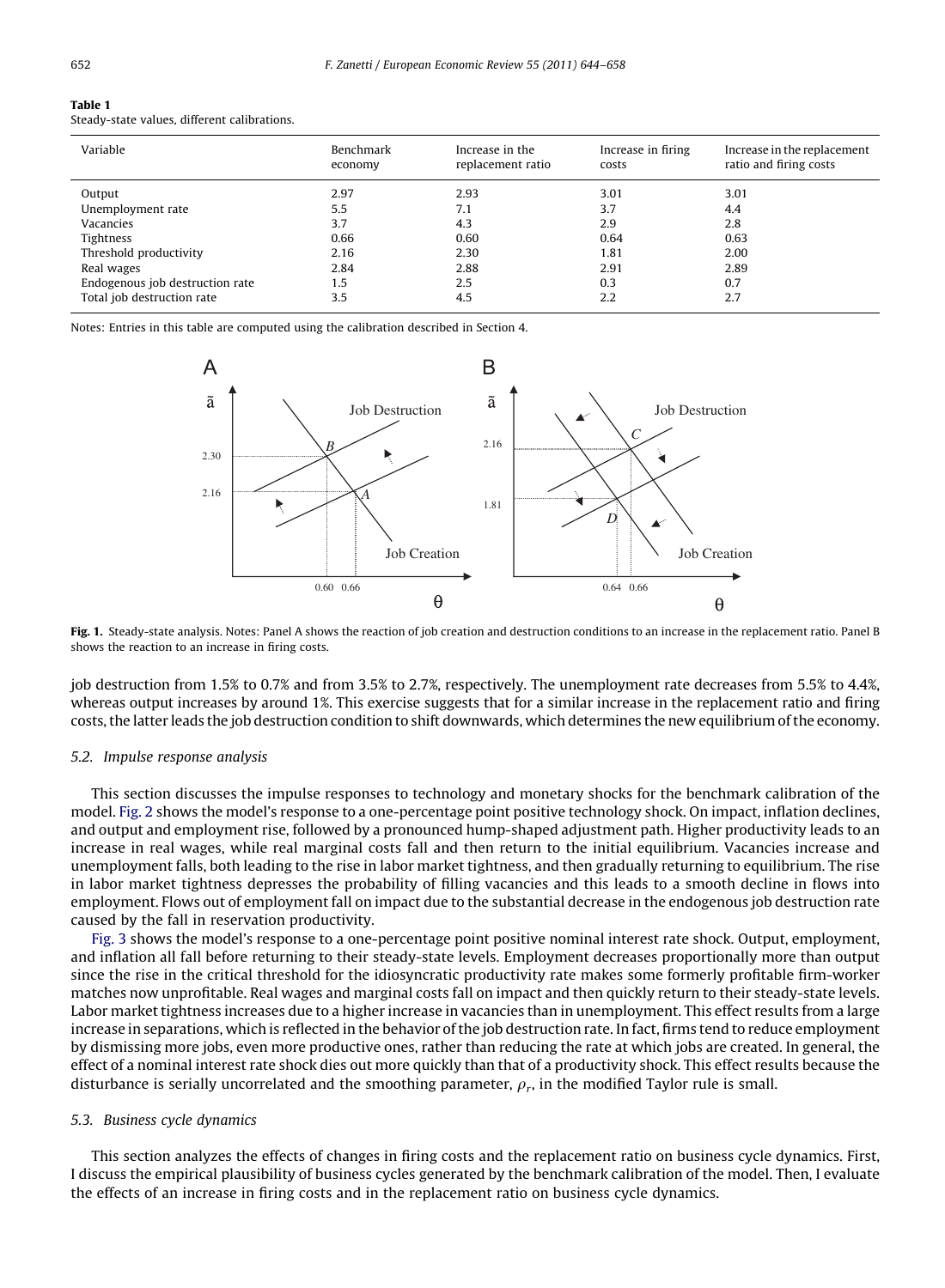<span id="page-9-0"></span>

Fig. 2. Impulse response functions to a positive technology shock. Notes: Each panel shows the percentage-point response of the models' variables to a one-percentage-point technology shock. The horizontal axes measure time, expressed in quarters.



Fig. 3. Impulse response functions to a monetary policy shock. Notes: Each panel shows the percentage-point response of the models' variables to a one-percentage-point increase in the interest rate. The horizontal axes measure time, expressed in quarters.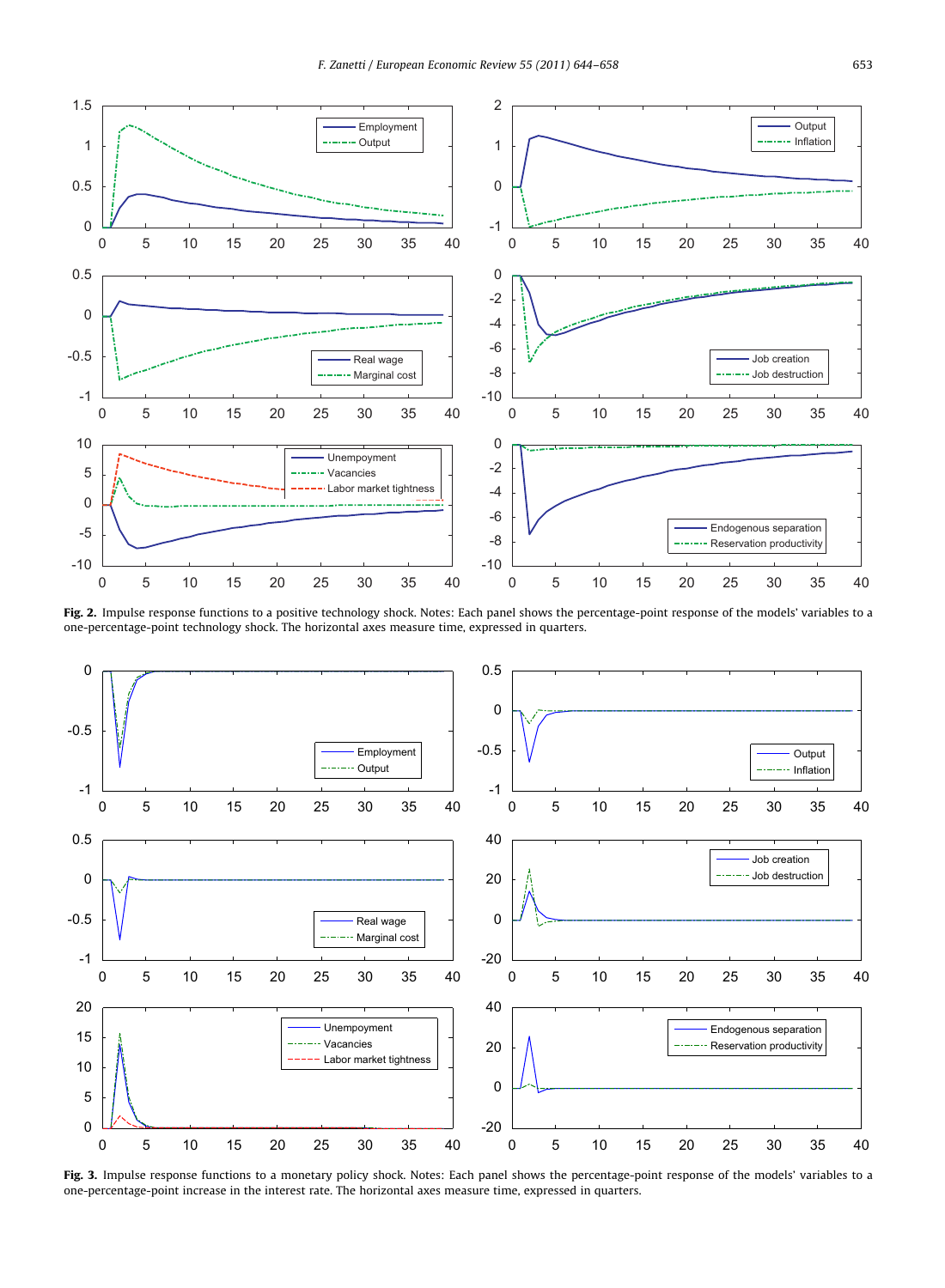#### <span id="page-10-0"></span>Table 2

Business cycle properties, different calibrations.

| Variable                     | UK economy | Benchmark<br>calibration | Increase in<br>firing costs | Increase in<br>rep. ratio | Increase in the replacement<br>ratio and firing costs |
|------------------------------|------------|--------------------------|-----------------------------|---------------------------|-------------------------------------------------------|
| <b>Standard deviations</b>   |            |                          |                             |                           |                                                       |
| Output                       | 1.08       | 1.08                     | 0.85                        | 1.32                      | 1.01                                                  |
| Employment                   | 1.12       | 0.53                     | 0.32                        | 0.72                      | 0.37                                                  |
| Unemployment                 | 10.62      | 10.01                    | 7.71                        | 14.57                     | 9.38                                                  |
| Vacancies                    | 11.95      | 8.21                     | 19.45                       | 5.54                      | 25.11                                                 |
| Flows out of employment      | 0.08       | 0.15                     | 0.11                        | 0.25                      | 0.32                                                  |
| Flows into employment        | 0.05       | 0.081                    | 0.062                       | 0.105                     | 0.011                                                 |
| Inflation                    | 1.50       | 0.85                     | 1.25                        | 0.72                      | 0.93                                                  |
| Real wages                   | 0.99       | 0.72                     | 4.32                        | 0.52                      | 3.27                                                  |
| Relative standard deviations |            |                          |                             |                           |                                                       |
| Output                       | 1.00       | 1.00                     | 1.00                        | 1.00                      | 1.00                                                  |
| Employment                   | 1.04       | 0.49                     | 0.37                        | 0.54                      | 0.41                                                  |
| Unemployment                 | 9.87       | 9.27                     | 9.07                        | 11.04                     | 9.29                                                  |
| Vacancies                    | 11.11      | 7.60                     | 22.88                       | 4.19                      | 24.86                                                 |
| Flows out of employment      | 0.074      | 0.14                     | 0.12                        | 0.19                      | 0.32                                                  |
| Flows into employment        | 0.046      | 0.075                    | 0.073                       | 0.079                     | 0.010                                                 |
| Inflation                    | 1.40       | 0.79                     | 1.47                        | 0.54                      | 0.92                                                  |
| Real wages                   | 0.92       | 0.66                     | 5.08                        | 0.39                      | 3.24                                                  |
| Cross-correlations           |            |                          |                             |                           |                                                       |
| Output, real wages           | 0.25       | 0.48                     | 0.18                        | 0.42                      | 0.27                                                  |
| Output, Inflation            | $-0.25$    | $-0.97$                  | $-0.35$                     | $-0.90$                   | $-0.80$                                               |
| Real wages, inflation        | $-0.42$    | $-0.32$                  | 0.72                        | $-0.38$                   | 0.53                                                  |
| Unemployment, vacancies      | $-0.53$    | $-0.06$                  | $-0.10$                     | $-0.01$                   | $-0.08$                                               |

Notes: Observed (UK economy) and simulated business cycle properties. The observed statistics are based on seasonally adjusted quarterly data from 1980:Q1 to 2005:Q3. Variables, except inflation, are transformed into logarithms. All the series are HP filtered, so that only the cyclical component remains. The simulated business cycle statistics are based on 1000 simulations over 100 quarter horizon and are HP filtered for comparison purposes. Simulated figures are averages across simulations.

The third column of Table 2 reports the behavior of the benchmark calibration of the model. It is interesting to assess the contemporaneous cross-correlations reported in the table. An established aggregate labor market fact is that real wages are only slightly pro-cyclical. This is difficult to reconcile with a neoclassical labor market where wages are determined by their marginal productivity, which is highly correlated with output. As pointed out by [Krause and Lubik \(2007\)](#page-14-0), the search and matching framework breaks this relationship because wages share the surplus of an employment relationship. However, the simulated value of 0.48 is still higher than the correlation of 0.25 between output and real wages in the data. Wages are still too pro-cyclical. The observed negative correlation between unemployment and vacancies,  $-0.53$  in the data, is not matched by the model, which displays a correlation of  $-0.06$ . Next, I consider the behavior of inflation. Empirically, inflation has a negative correlation with output of  $-0.25$ , and its correlation with real wages is  $-0.42$ . In the model, inflation and output are strongly negatively correlated at  $-0.97$ , while the correlation between inflation and the real wage is  $-0.32$ , close to the data. Some conclusions can be drawn at this point. In general, the baseline model is unable to mimic closely some of the business cycle properties of the UK economy. In particular, the model fails to account for the strong correlation of vacancies with unemployment.

Before focusing on the effects of firing costs and unemployment benefits on the dynamics of the system, I point out what makes the model perform somewhat differently from that proposed by [Krause and Lubik \(2007\)](#page-14-0). This is particularly important in order to isolate the contribution of firing costs and unemployment benefits. The model differs from [Krause and](#page-14-0) [Lubik's \(2007\)](#page-14-0) setting in three aspects: first, as previously mentioned, by using Calvo's price setting rule instead of quadratic adjustment costs as described by [Rotemberg \(1982\);](#page-14-0) second, by using an interest rate rule rather than a money growth rule; and, finally, labor firing costs are included. The Calvo price setting mechanism is not responsible for this difference, since the stickiness parameter in the quadratic adjustment costs formulation can be calibrated such that the two approaches produce observationally equivalent results. Similarly, as [Krause and Lubik \(2007\)](#page-14-0) point out, if I had used a money supply process instead of an interest rate rule, the results would be similar, since these two approaches are virtually identical. Hence, what makes the model perform differently from that proposed by [Krause and Lubik \(2007\)](#page-14-0) is the presence of firing costs. For instance, one striking difference in the performance of the model is the lack of correlation between unemployment and vacancies, which is close to zero, instead of being strongly positive as described by [Krause and Lubik \(2007\).](#page-14-0) Here, the absence of correlation can be explained by the presence of firing costs. As described, an increase in firing costs reduces the productivity threshold that makes a match profitable and consequently diminishes the mass of jobs sensitive to deterioration. This implies that when a shock hits the economy and temporarily displaces the productivity threshold from its steady-state value, the number of jobs sensitive to deterioration is smaller. As a result, the job separation rate reacts less in response to shocks, and so does unemployment. This result generates a less positive, and in this case close to zero correlation between vacancies and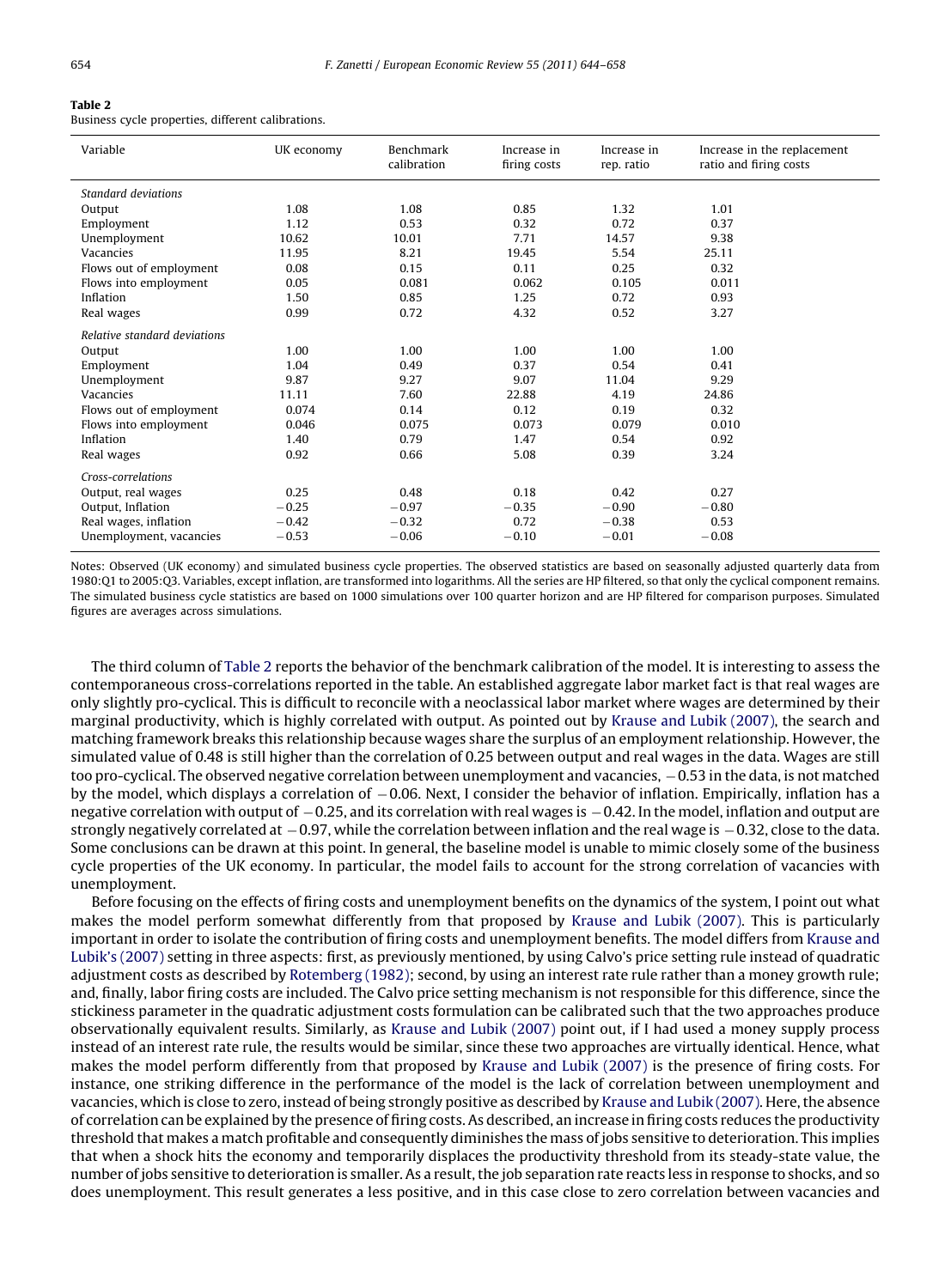

Fig. 4. The idiosyncratic productivity distribution, increase in firing costs. Notes: The figure shows the effect of an increase by five percentage points in firing costs on the idiosyncratic productivity threshold,  $\tilde{a}$ .

unemployment. [Thomas \(2006\)](#page-14-0) shows similar findings in the context of a real business cycle model that accounts for firing costs and [Zanetti \(forthcoming\)](#page-14-0) finds that labor market institutions, including firing costs, enhance the performance of the model to replicate the negative correlation of vacancies and unemployment in the data.

I can now analyze how changes in firing costs and the replacement ratio affect business cycle dynamics. The fourth column of [Table 2](#page-10-0) shows business cycle statistics of the variables when firing costs increase by five-percentage points, from 30% to 35%. The standard deviation of output decreases together with those of employment and unemployment and flows into and out of employment, while those of vacancies, real wages, and inflation increase. The same findings hold for the relative standard deviation of the variables. The volatility of inflation and real wages increases as a result of firing costs. Why does it happen? The behavior of the equilibrium productivity threshold plays a key role in the explanation. As firing costs increase, the equilibrium productivity threshold decreases, as previously described, so that the number of jobs sensitive to deterioration in the economy is lower. Fig. 4 plots the distribution of the idiosyncratic productivity value a, along with the zero surplus level,  $\tilde{a}$ . The figure captures the fact that the mass of jobs sensitive to deterioration decreases. Shocks would displace fewer jobs and this would immediately translate into lower volatility of flows out of employment. Firing costs affect the inter-temporal employment decision of the firm, since increasing current employment exposes the firm to future firing costs. It becomes more expensive for the firm to hire or fire workers; the firm relies more on job destruction rather than firings to reduce its labor force. It continues to post vacancies, many of which will not be filled, so that their volatility increases. At the same time, the volatility of output, employment, unemployment, and flows in and out of employment decreases. Real wages become more volatile because an increase in firing costs amplifies the impact of the changes in the proportion of continuing workers on the average wage, as can be seen from Eq. (23). As real wages and thus marginal costs become more volatile, inflation displays higher volatility. Real wages remain slightly pro-cyclical, with a correlation to output of 0.18, closer to the data compared to that of the benchmark model. Since firing costs affect output and inflation in an opposite respects, their correlation decreases substantially and becomes closer to the data. The negative correlation between vacancies and unemployment increases slightly.

The fifth column of [Table 2](#page-10-0) shows the business cycle statistics of the variables when the replacement ratio increases by five-percentage points, from 30% to 35%. These results are opposite to the ones produced by an increase in firing costs. The key mechanism at work is again the response of the equilibrium reservation productivity to a change in unemployment benefits.

The last column of [Table 2](#page-10-0) shows the effect of increasing both the replacement ratio and firing costs by five-percentage points, from 30% to 35%. Consistent with the steady-state analysis, where the effect of firing costs is more significant than unemployment benefits in determining the equilibrium of the economy, the changes in volatilities from the benchmark calibration of the model are qualitatively closer to the case of an increase in firing costs.

## 5.4. Robustness analysis

The results presented above clearly depend to some extent on the distribution of the idiosyncratic productivity shocks. I therefore investigate the robustness of the results with respect to alternative calibrations of the baseline log-normal distribution.

I consider alternative parameter choices that are of particular interest. Since the calibration of 0.29 for the standard deviation of the distribution of the idiosyncratic shocks,  $\sigma_{\text{ln}}$ , can be considered as a mid-point value, given the parameterization used elsewhere in the literature, I experiment using the parameter values of 0.10, as described by [den](#page-14-0) [Haan et al. \(2000\)](#page-14-0), and 0.4, as described in [Trigari \(2009\).](#page-14-0) An increase in the variance of the idiosyncratic shocks moves the mode of the distribution to the left, increases the positive skewness of the distribution, and enlarges the ''fat'' right tail of the Pareto functional form. The opposite occurs for a decrease in the variance of the idiosyncratic productivity shocks, where the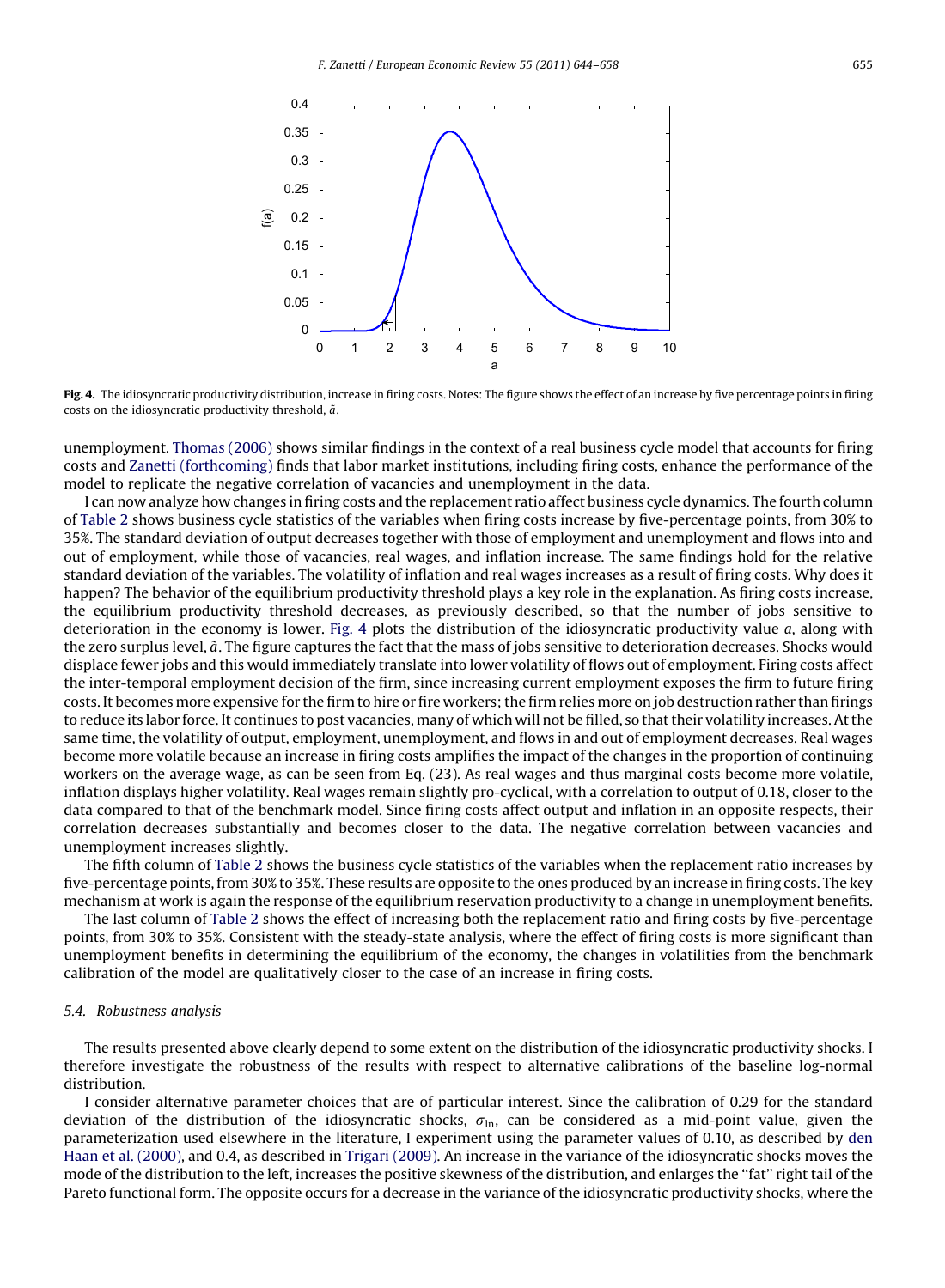

Fig. 5. The idiosyncratic productivity distribution, different calibrations,  $\sigma_{\ln} = 0.1$  and 0.4. Notes: The figure shows different calibrations for the standard deviation of the distribution of the idiosyncratic productivity shock,  $\sigma_{\ln}$ .

Table 3 Business cycle properties, different calibrations,  $\sigma_{\ln} = 0.1$  and 0.4.

| Variable                                        | Benchmark calibration | Increase in firing costs | Increase in rep. ratio |
|-------------------------------------------------|-----------------------|--------------------------|------------------------|
| Standard deviations: $\sigma_{\ln} = 0.1$       |                       |                          |                        |
| Output                                          | 1.10                  | 0.92                     | 1.25                   |
| Employment                                      | 0.62                  | 0.55                     | 0.72                   |
| Unemployment                                    | 11.22                 | 9.11                     | 12.14                  |
| Vacancies                                       | 9.33                  | 15.12                    | 7.11                   |
| Flows out of employment                         | 0.17                  | 0.14                     | 0.22                   |
| Flows into employment                           | 0.22                  | 0.17                     | 0.31                   |
| Inflation                                       | 0.70                  | 0.82                     | 0.66                   |
| Real wages                                      | 0.55                  | 0.62                     | 0.45                   |
| Standard deviations: $\sigma_{\text{ln}} = 0.4$ |                       |                          |                        |
| Output                                          | 0.82                  | 0.63                     | 0.93                   |
| Employment                                      | 0.43                  | 0.37                     | 0.55                   |
| Unemployment                                    | 8.70                  | 6.20                     | 9.32                   |
| Vacancies                                       | 6.12                  | 7.12                     | 5.12                   |
| Flows out of employment                         | 0.07                  | 0.03                     | 0.11                   |
| Flows into employment                           | 0.10                  | 0.05                     | 0.17                   |
| Inflation                                       | 2.59                  | 3.39                     | 2.18                   |
| Real wages                                      | 1.43                  | 1.74                     | 0.98                   |

Notes: For further information, see notes to [Table 2](#page-10-0).

distribution becomes closer to a normal one. This result is shown in Fig. 5, where I compare a calibration of  $\sigma_{\ln} = 0.1$  with  $\sigma_{\text{ln}} = 0.4.$ 

In this model, a change in the distribution of the idiosyncratic shocks also changes the critical threshold at which jobs are destroyed and hence, the endogenous job destruction rate. Specifically, an increase in the variance of the distribution of the idiosyncratic shocks decreases the equilibrium productivity threshold, which reduces the rate of endogenous separation. A decrease in the variance of the distribution of the idiosyncratic shocks has the opposite effect.<sup>18</sup> Table 3 presents the standard deviations of the variables under these new calibrations to quantify, similar to the previous analysis, how changes in firing costs and the replacement ratio affect the business cycle dynamics for different shapes of the distribution of idiosyncratic shocks. Note that the standard deviation of the distribution of the idiosyncratic productivity shocks is the only parameter that directly changes in the exercise. However, a change in the standard deviation of the idiosyncratic productivity shocks produces a new value for the equilibrium productivity threshold and consequently, a full new calibration. Nonetheless because decreasing (increasing) the variance of the distribution of the idiosyncratic shocks shifts the equilibrium productivity threshold to the right (left), and keeps it below the mode of the distribution, the underlying qualitative results of the previous analysis remain unchanged. Depending on how firing costs and the replacement ratio move the equilibrium productivity threshold, the variables would display different magnitudes of volatilities; however, they would remain qualitatively in line with previous analyses. For instance, for both calibrations, increasing firing costs decreases, the volatility

<sup>&</sup>lt;sup>18</sup> Note that, in this instance also, although the equilibrium productivity threshold increases, it remains below the mode of the distribution.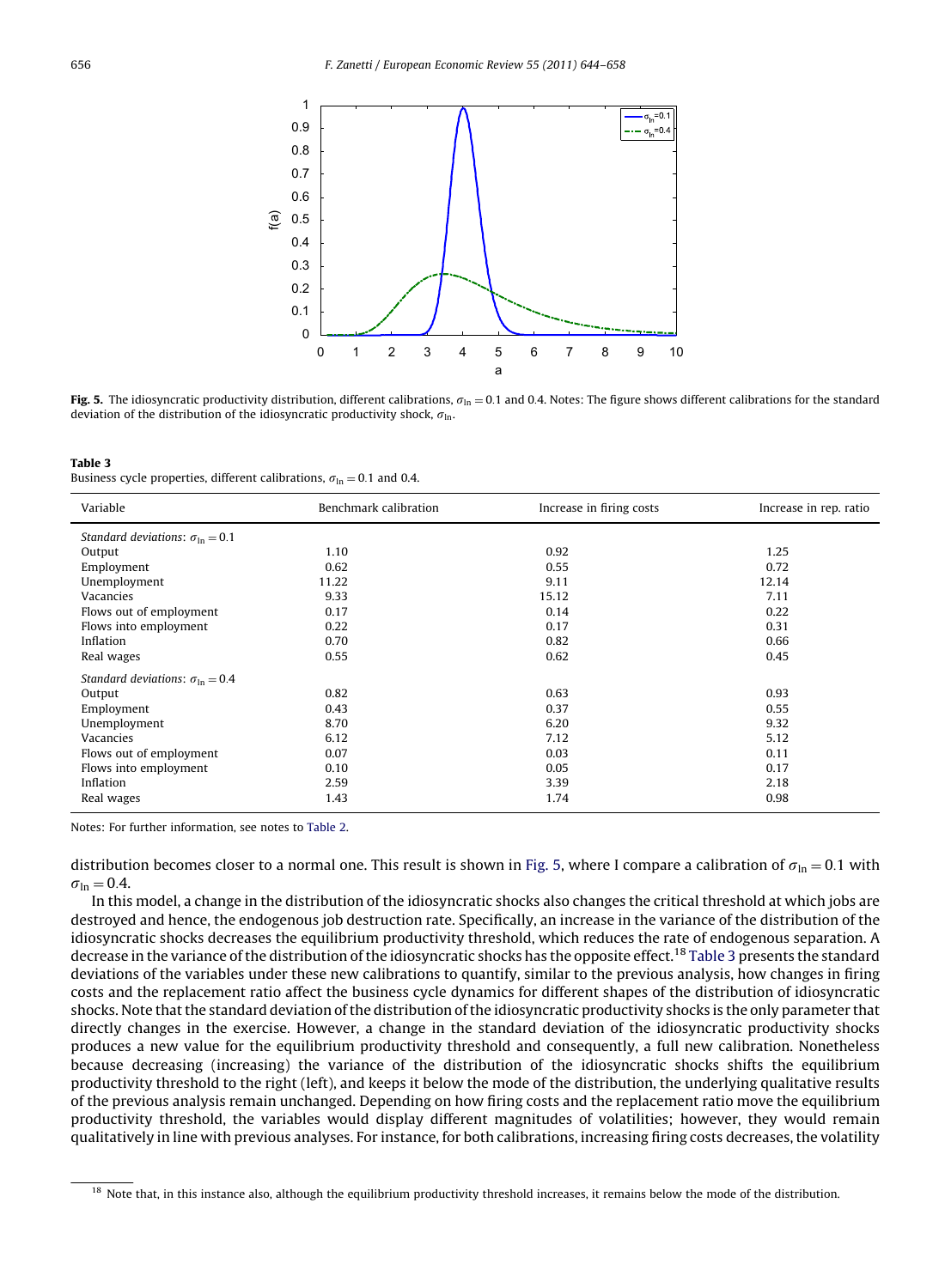<span id="page-13-0"></span>of output while increasing that of inflation, and the reverse occurs for an increase in the replacement ratio. Of course, the magnitude of the fluctuations is different since a lower calibration of  $\sigma_{\ln} = 0.1$  increases the equilibrium productivity threshold; aggregate shocks would displace more jobs and thus increase the impact of labor market institutions on aggregate fluctuations. On the other hand, a higher calibration of  $\sigma_{\ln} = 0.4$  produces lower volatility overall. Although the quantitative results differ from the benchmark case, the qualitative similarities between this section and the previous one suggest that the main findings are robust to different calibrations of the log-normal distribution.

## 6. Conclusions

This paper has analyzed the effects of labor market institutions on aggregate fluctuations. The analysis focused on firing costs and unemployment benefits in a DSGE framework characterized by search and matching frictions in the labor market and nominal rigidities in the goods market. Labor market institutions have significant effects on the structural features of the economy. Changes in labor market institutions alter the deep structure of the economy and hence, the way it reacts to disturbances. Firing costs lower the response of output, employment and job flows, while increasing that of inflation. Unemployment benefits produce reverse effects. It must be noted that the distribution of the idiosyncratic productivity shocks that firms face is important. Here, in line with empirical evidence and previous theoretical studies, the distribution is log-normal. Its calibration, as determined by the robustness analysis, is important in determining the precise quantitative effects of firing costs and unemployment benefits on aggregate fluctuations. Nonetheless, the qualitative results continue to hold for different calibrations of the log-normal distribution.

Since firing costs and unemployment benefits affect the volatility of output and inflation, they may have non-trivial effects on the actions that a welfare-maximizing monetary policymaker should undertake. As each labor market institution has opposite effects on output and inflation, and moreover, since the two institutions together affect the volatility of output and inflation in opposite directions, it is difficult to assess their implications for optimal monetary policy without performing a formal evaluation exercise. I leave the investigation of this topic open for future research.

While the results support the importance of labor market institutions for business cycle dynamics, it should also be noted that, as [Blanchard and Wolfers \(2000\)](#page-14-0) pointed out, the combined interaction of disturbances and labor market institutions might have a non-trivial impact on aggregate fluctuations. Although the model developed here allows aggregate productivity and nominal disturbances to affect the economy, in practice, a variety of other aggregate shocks may play a role. The inclusion of additional disturbances and the study of the interaction between labor market institutions and a broader set of aggregate shocks remain outstanding tasks for future research.

## Acknowledgments

I wish to thank Fabiano Bastos, Richard Disney, Neal Hatch, Bob Hills, Katharine Neiss, Simon Price, Muzammil Shaikh, Carlos Thomas, John Tsoukalas, Eran Yashiv, two anonymous referees, and seminar participants at the 2006 conference of the Society for Computational Economics, the Annual Meetings of the Society for Economic Dynamics, the Bank of England, the Cardiff Business School, the Federal Reserve Bank of San Francisco, the London School of Economics, and the University of Nottingham for extremely helpful comments and suggestions. This paper represents the views and analysis of the author and should not be thought to represent those of the Bank of England or Monetary Policy Committee members.

## Appendix A. Data description

The labor market data that I use to present the stylized facts in this paper come from two main sources: Labour Market Trends and the Labour Force Survey, both published by the Office for National Statistics. All data are for the United Kingdom and are seasonally adjusted. Data are quarterly and cover the period 1980:Q1–2005:Q3. Employment is defined as employees in employment. Unemployment is claimant unemployment. Vacancies are vacancies at job centers while real wages are indexes of whole-economy average earnings deflated by the consumer price index excluding mortgage interest payments. Job creation and job destruction are employment inflow and outflow rates as described in Bell and Smith (2002). Output is measured by gross domestic product excluding oil and gas extraction. Inflation is the percentage change in the consumer price index compared with the same month one year back.

### References

Alonso-Borrego, C., Fernández-Villaverde, J., Galdón-Sánchez, J.E., 2005. Evaluating labor market reforms: a general equilibrium approach. NBER Working Paper 11519.

Alvarez, F., Veracierto, M., 2000. Labor market policies in an equilibrium search model. In: Bernanke, B.S., Rotemberg, J.J. (Eds.), NBER Macroeconomics Annual 1999, vol. 14. MIT Press, Cambridge and London, pp. 265–304.

Andolfatto, D., 1996. Business cycles and labor-market search. American Economic Review 86, 112–132.

Bean, C.R., 1994. European unemployment: a survey. Journal of Economic Literature 32, 573–619.

Bell, B., Smith, J., 2002. On gross worker flows in the United Kingdom: evidence from the Labour Force Survey. Bank of England Working Paper 160. Bernanke, B., Gertler, M., Gilchrist, S., 1999. The financial accelerator in a quantitative business cycle framework. In: Taylor, J., Woodford, M. (Eds.), Handbook of Macroeconomics. Amsterdam, North Holland, pp. 23–25.